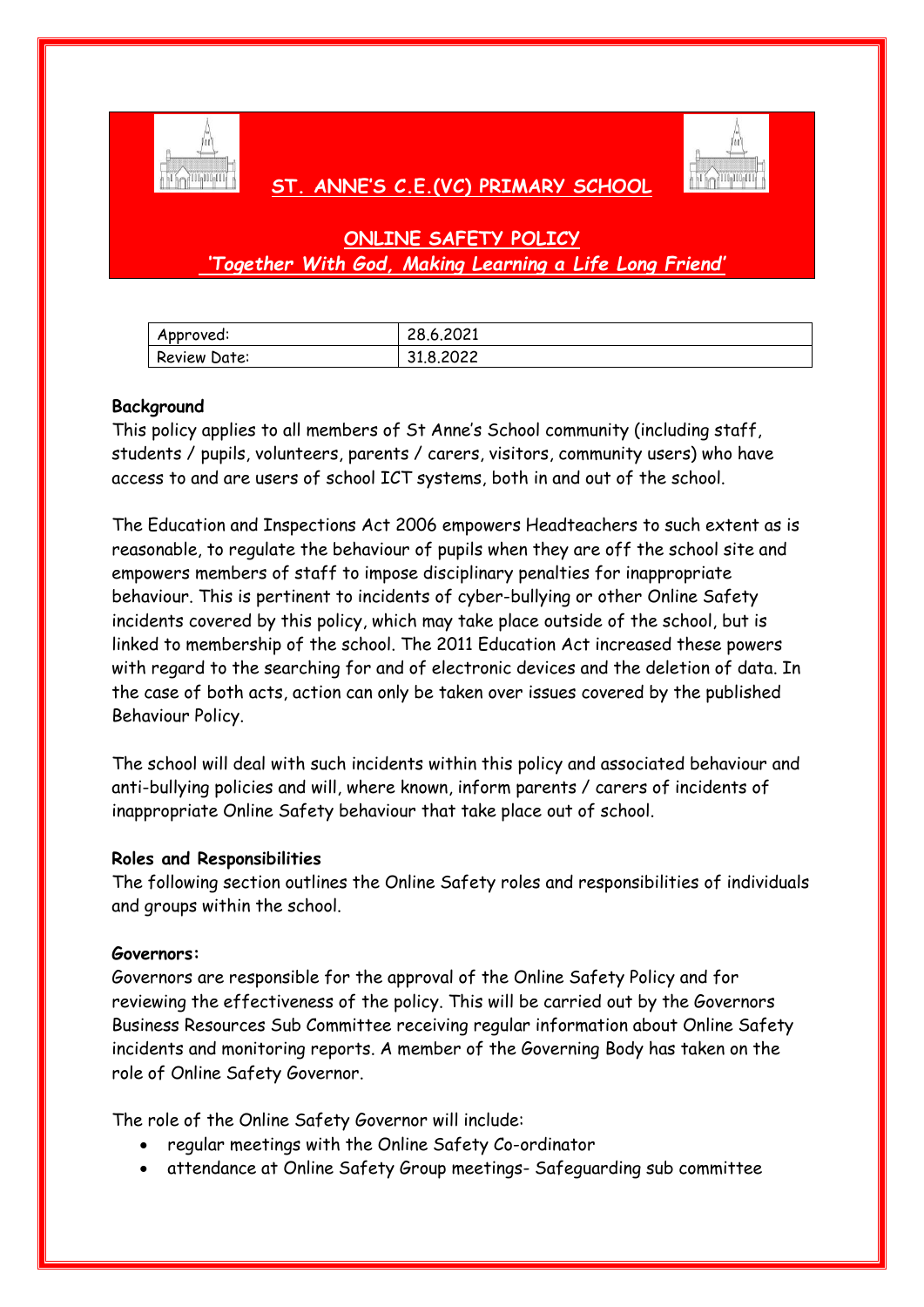- regular monitoring of Online Safety incident logs
- regular monitoring of filtering / change control logs- controlled by Staffs Tech.
- reporting to relevant Governors Committee meeting

## **Headteacher and Senior Leaders:**

- The Headteacher has a duty of care for ensuring the Online Safety of members of the school community, though the day to day responsibility for Online Safety will be delegated to the Online Safety Co-ordinator – Headteacher of St Anne's Primary School.
- The Headteacher and (at least) another member of the Senior Leadership Team should be aware of the procedures to be followed in the event of a serious Online Safety allegation being made against a member of staff.
- The Headteacher and Senior Leaders are responsible for ensuring that the Online Safety Coordinator and other relevant staff receive suitable training to enable them to carry out their Online Safety roles and to train other colleagues, as relevant.
- The Headteacher and Senior Leaders will ensure that there is a system in place to allow for monitoring and support of those in school who carry out the internal Online Safety monitoring role. This is to provide a safety net and also support to those colleagues who take on important monitoring roles. Senso software is regularly monitored by Staffs Tech.
- The Senior Leadership Team will receive regular monitoring reports from the Online Safety Co-ordinator.

# **Online Safety Coordinator:**

The role of this coordinator is to:

- leads the Online Safety agenda items on the Governors Business Resources subcommittee
- takes day to day responsibility for Online Safety issues and has a leading role in establishing and reviewing the school Online Safety policies / documents
- ensures that all staff are aware of the procedures that need to be followed in the event of an Online Safety incident taking place.
- provides training and advice for staff
- liaises with the Local Authority
- liaises with school technical staff at Staffs Tech.
- receives reports of Online Safety incidents and creates a log of incidents to inform future Online Safety developments,
- meets regularly with Online Safety Governor to discuss current issues, review incident logs and filtering / change control logs
- attends relevant meeting / committee of Governors
- reports regularly to Senior Leadership Team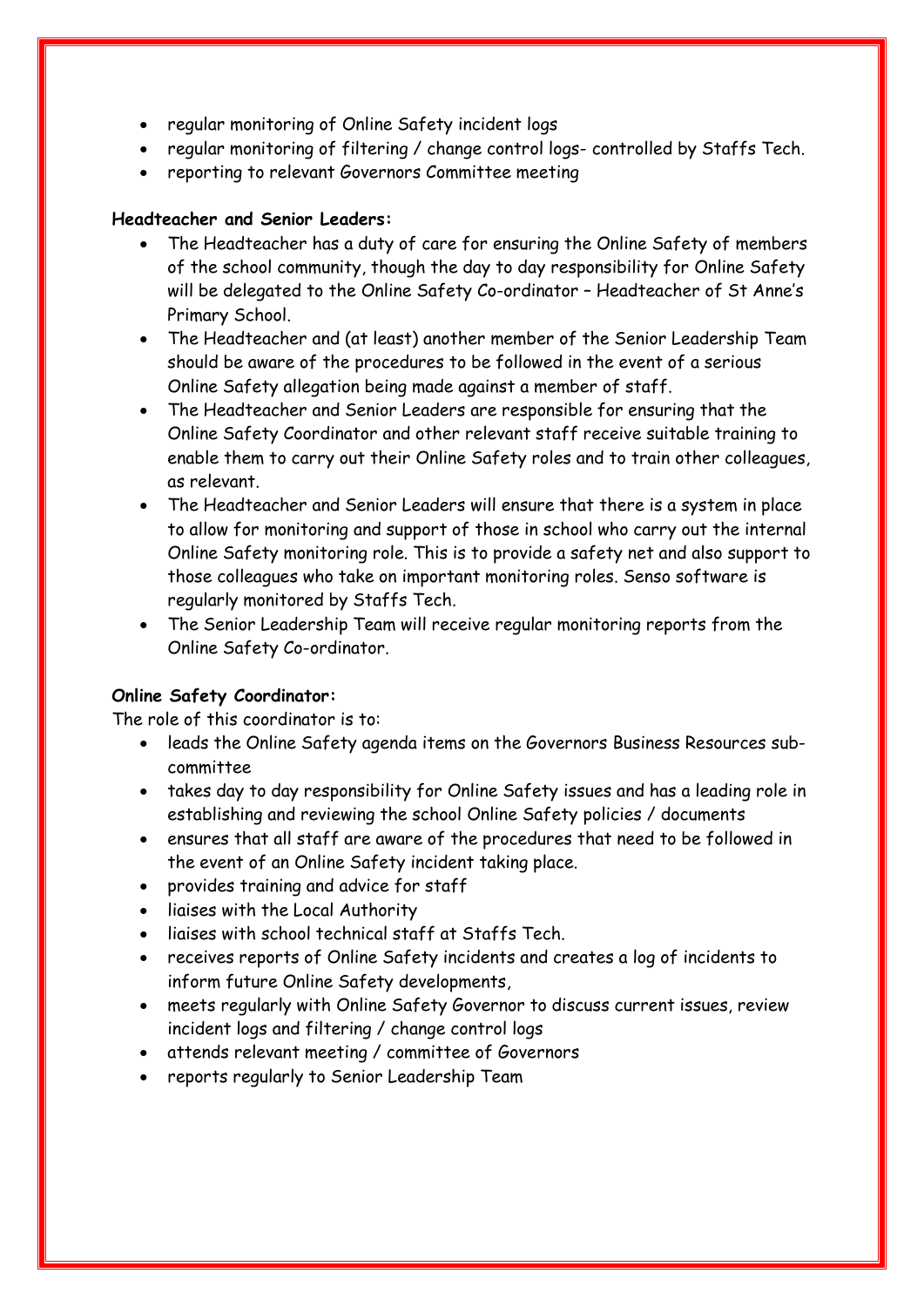# **Network Manager / Technical staff:**

The school's network is managed by Staffs Tech. They are responsible for ensuring:

- that the school's technical infrastructure is secure and is not open to misuse or malicious attack;
- that the school meets required Online Safety technical requirements and any Local Authority guidance that may apply;
- that users may only access the networks and devices through a properly enforced password protection policy, in which passwords are regularly changed;
- the filtering policy is applied and updated on a regular basis and that its implementation is not the sole responsibility of any single person;
- that they keep up to date with Online Safety technical information in order to effectively carry out their Online Safety role and to inform and update others as relevant;
- that the use of the network / internet / remote access / email is regularly monitored in order that any misuse / attempted misuse can be reported to the Headteacher; Senior Leaders; Online Safety Coordinator for investigation / action / sanction;
- that monitoring software / systems are implemented and updated as agreed in school policies.

# **Teaching and Support Staff**

Are responsible for ensuring that:

- they have an up to date awareness of Online Safety matters and of the current school Online Safety Policy and practices;
- they have read, understood and signed the Staff Acceptable Use Policy / Agreement (AUP);
- they report any suspected misuse or problem to the Headteacher; Senior Leader; Online Safety Coordinator for investigation / action / sanction;
- **all digital communications with students / pupils / parents / carers should be on a professional level and only carried out using official school systems;**
- Online Safety issues are embedded in all aspects of the curriculum and other activities
- pupils understand and follow the Online Safety Policy and acceptable use policies;
- pupils have a good understanding of research skills and the need to avoid plagiarism and uphold copyright regulations;
- they monitor the use of digital technologies, mobile devices, cameras etc in lessons and other school activities (where allowed) and implement current policies with regard to these devices;
- in lessons where internet use is pre-planned, pupils should be guided to sites checked as suitable for their use and that processes are in place for dealing with any unsuitable material that is found in internet searches.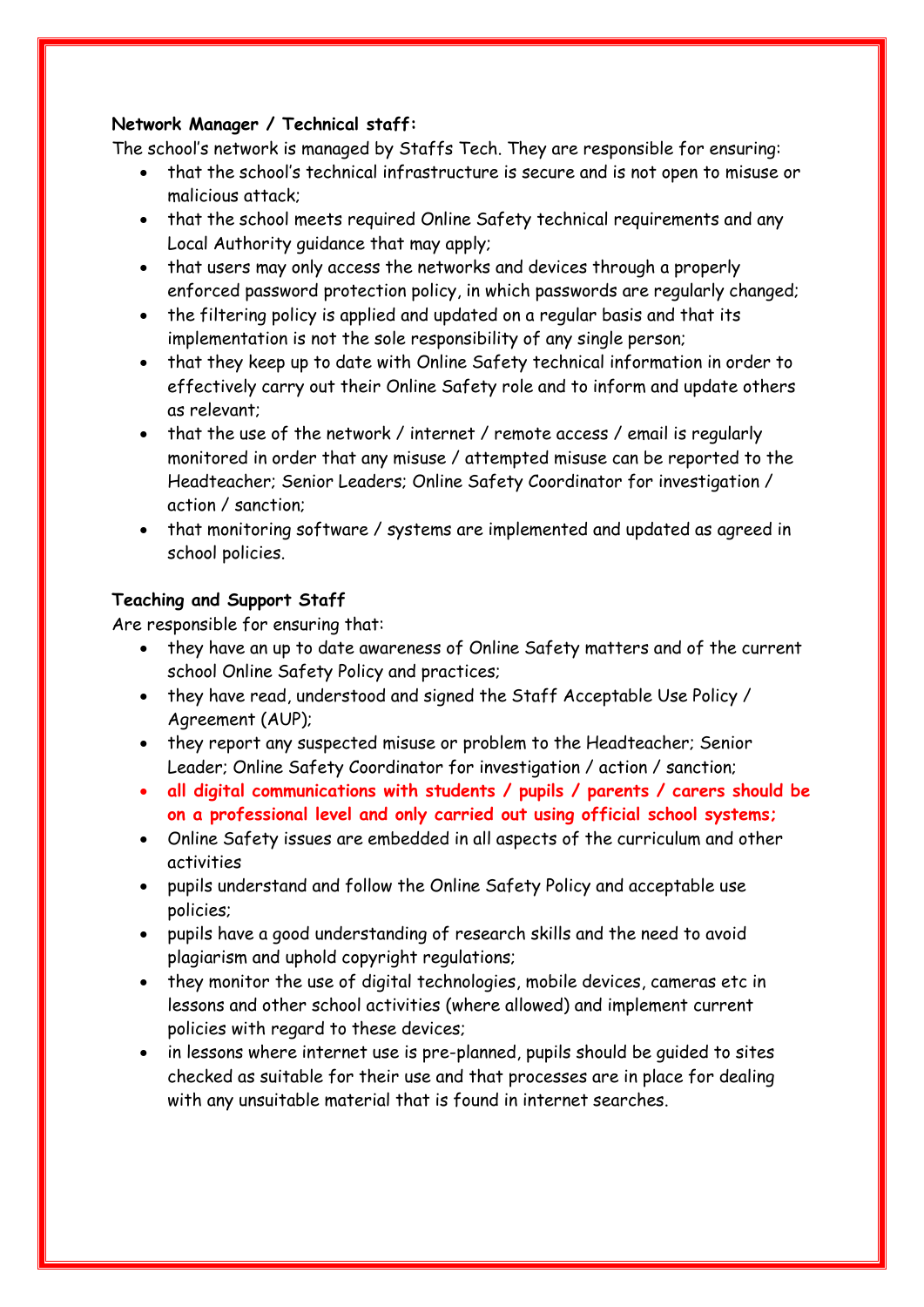# **Designated Safeguarding Person**

- Should be trained in Online Safety issues and be aware of the potential for serious child protection / safeguarding issues to arise from:
- sharing of personal data
- access to illegal / inappropriate materials
- inappropriate on-line contact with adults / strangers
- potential or actual incidents of grooming
- cyber-bullying

# **Governors Business Resources Sub-committee**

The Safeguarding sub-committee is a group with responsibility for issues regarding Online Safety and the monitoring the Online Safety policy including the impact of initiatives. The group will also be responsible for regular reporting to the Governing Body.

Members of the Safeguarding sub-committee will assist the Online Safety Coordinator with:

- the production / review / monitoring of the school Online Safety Policy / documents.
- the production / review / monitoring of the school filtering policy) and requests for filtering changes.
- mapping and reviewing the Online Safety curricular provision ensuring relevance, breadth and progression
- monitoring network / internet / incident logs
- consulting stakeholders including parents / carers and the students / pupils about the Online Safety provision
- monitoring improvement actions identified through use of the 360 degree safe self-review tool

#### **Pupils:**

- are responsible for using the school digital technology systems in accordance with the Pupil Acceptable Use Agreement
- have a good understanding of research skills and the need to avoid plagiarism and uphold copyright regulations
- need to understand the importance of reporting abuse, misuse or access to inappropriate materials and know how to do so
- will be expected to know and understand policies on the use of mobile devices and digital cameras. They should also know and understand policies on the taking / use of images and on cyber-bullying.
- should understand the importance of adopting good Online Safety practice when using digital technologies out of school and realise that the school's Online Safety Policy covers their actions out of school, if related to their membership of the school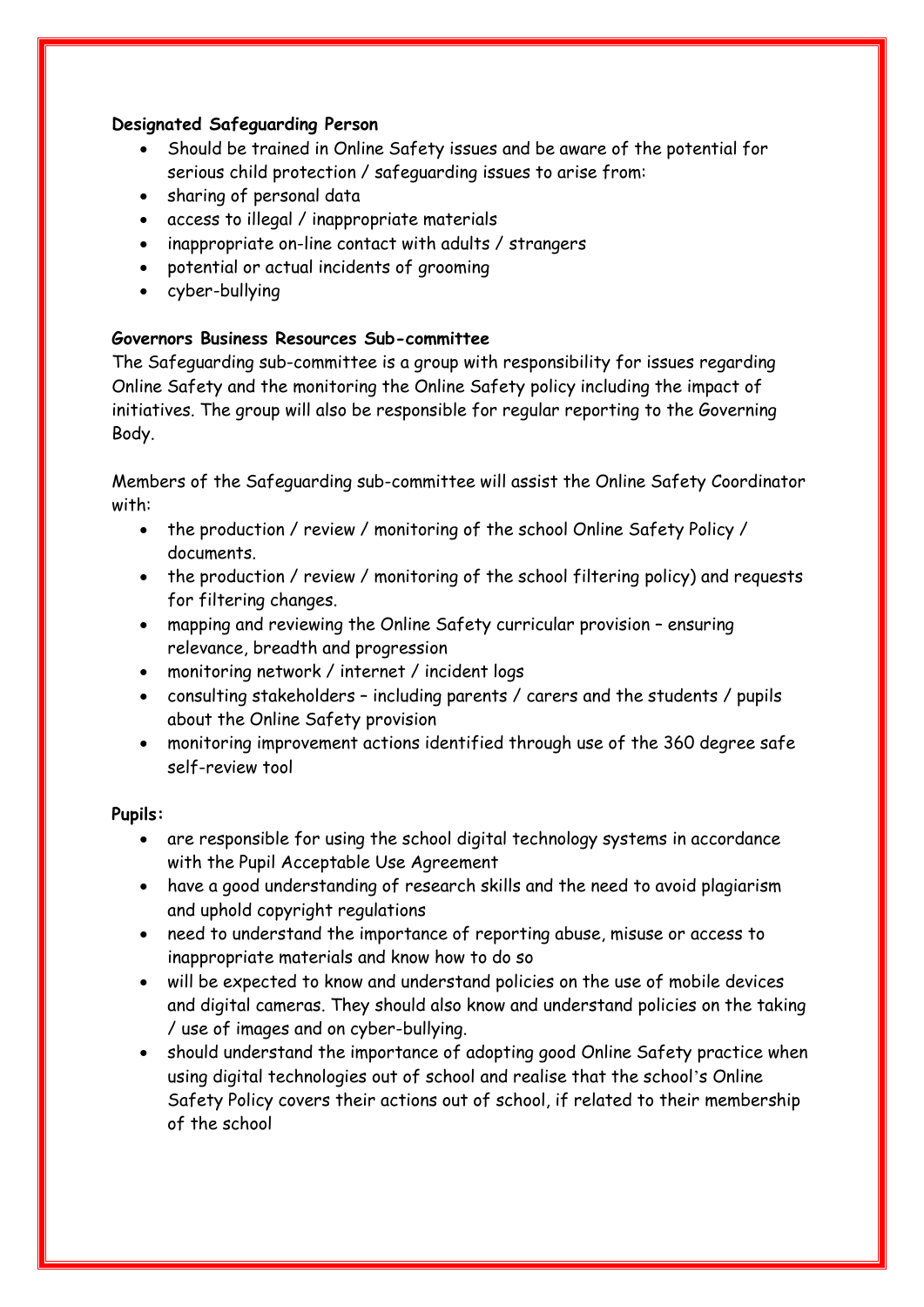# **Parents / Carers**

Parents / Carers play a crucial role in ensuring that their children understand the need to use the internet / mobile devices in an appropriate way. The school will take every opportunity to help parents understand these issues through parent's evenings, newsletters, letters, website and information about national / local Online Safety campaigns / literature. Parents and carers will be encouraged to support the school in promoting good Online Safety practice and to follow guidelines on the appropriate use of:

- digital and video images taken at school events
- access to parents sections of the website
- their children's personal devices in the school
- $\bullet$

# **Community Users**

Community Users who access the school computer system/ website as part of the wider school provision will be expected to sign a AUA before being provided with access to school systems.

# **Policy Statements**

# **Education –Pupils**

Whilst regulation and technical solutions are very important, their use must be balanced by educating pupils to take a responsible approach. The education of pupils in Online Safety is therefore an essential part of the school's Online Safety provision. Children and young people need the help and support of the school to recognise and avoid Online Safety risks and build their resilience.

Online Safety should be a focus in all areas of the curriculum and staff should reinforce Online Safety messages across the curriculum. The Online Safety curriculum should be broad, relevant and provide progression, with opportunities for creative activities and will be provided in the following ways:

- A planned Online Safety curriculum should be provided as part of Computing / PHSE / other lessons and should be regularly revisited
- Key Online Safety messages should be reinforced as part of a planned programme of assemblies and pastoral activities
- Pupils should be taught in all lessons to be critically aware of the materials / content they access on-line and be guided to validate the accuracy of information.
- Pupils should be taught to acknowledge the source of information used and to respect copyright when using material accessed on the internet
- Pupils should be supported in building resilience to radicalisation by providing a safe environment for debating controversial issues and helping them to understand how they can influence and participate in decision-making. Nb. additional duties for schools / academies under the Counter Terrorism and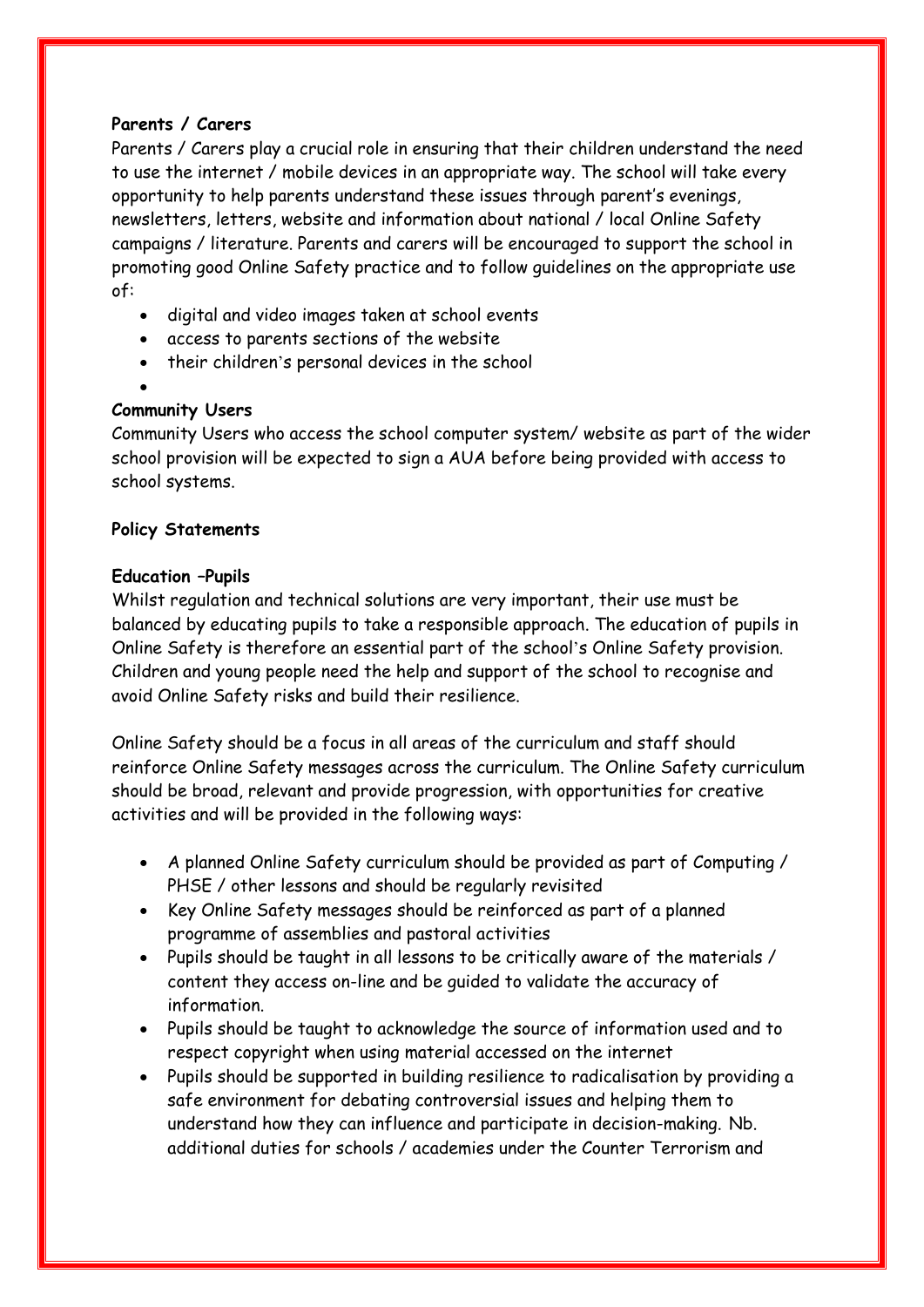Securities Act 2015 which requires schools to ensure that children are safe from terrorist and extremist material on the internet.

- Pupils should be helped to understand the need for the pupil Acceptable Use Agreement and encouraged to adopt safe and responsible use both within and outside school
- Staff should act as good role models in their use of digital technologies the internet and mobile devices
- In lessons where internet use is pre-planned, it is best practice that pupils should be guided to sites checked as suitable for their use and that processes are in place for dealing with any unsuitable material that is found in internet searches.
- Where pupils are allowed to freely search the internet, staff should be vigilant in monitoring the content of the websites the young people visit.
- It is accepted that from time to time, for good educational reasons, students may need to research topics (eg racism, drugs, discrimination) that would normally result in internet searches being blocked. In such a situation, staff can request that the Technical Staff (or other relevant designated person) can temporarily remove those sites from the filtered list for the period of study. Any request to do so, should be auditable, with clear reasons for the need.

# **Education – Parents**

Many parents and carers have only a limited understanding of Online Safety risks and issues, yet they play an essential role in the education of their children and in the monitoring / regulation of the children's on-line behaviours. Parents may underestimate how often children and young people come across potentially harmful and inappropriate material on the internet and may be unsure about how to respond.

The school will therefore seek to provide information and awareness to parents and carers through:

- Curriculum activities
- Letters, newsletters, web site,
- Parents / Carers evenings / sessions
- High profile events / campaigns e.g. Safer Internet Day
- Reference to the relevant web sites / publications e.g. swgfl.org.uk www.saferinternet.org.uk/<http://www.childnet.com/parents-and-carers>

 $\bullet$ 

# **Education – The Wider Community**

The school will provide opportunities for members of the community to gain from the school's Online Safety knowledge and experience. This may be offered through the following:

- Providing family learning courses in use of new digital technologies, digital literacy and Online Safety
- Online Safety messages targeted towards grandparents and other relatives as well as parents.
- The school website will provide Online Safety information for the wider community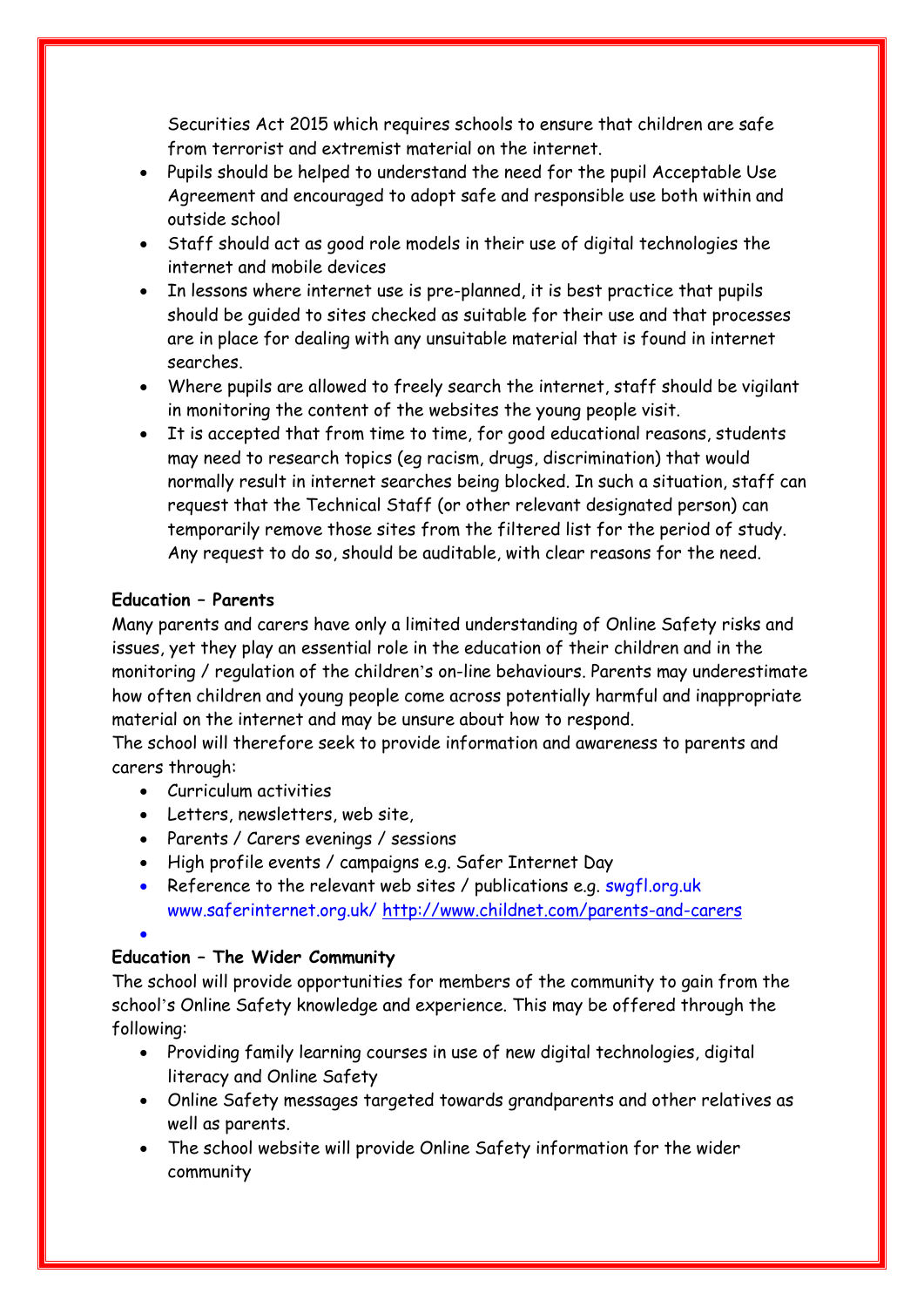- Supporting community groups e.g. Early Years Settings, Childminders, youth / sports / voluntary groups to enhance their Online Safety provision.
- Education & Training Staff / Volunteers
- It is essential that all staff receive Online Safety training and understand their responsibilities, as outlined in this policy. Training will be offered as follows:
- A planned programme of Online Safety training will be made available to staff. This will be regularly updated and reinforced. An audit of the Online Safety training needs of all staff will be carried out regularly.
- All new staff should receive Online Safety training as part of their induction programme, ensuring that they fully understand the school Online Safety Policy and Acceptable Use Agreements.
- It is expected that some staff will identify Online Safety as a training need within the performance management process.
- The Online Safety Coordinator will receive regular updates through attendance at external training events and by reviewing guidance documents released by relevant organisations.
- This Online Safety Policy and its updates will be presented to and discussed by staff in staff meetings / INSET days.
- The Online Safety Coordinator will provide advice / guidance / training to individuals as required.

# **Training – Governors**

Governors should take part in Online Safety training / awareness sessions, with particular importance for those who are members of any sub-committee. This may be offered in a number of ways:

- Attendance at training provided by the Local Authority / National Governors Association / or other relevant organisation (e.g. SWGfL).
- Participation in school training / information sessions for staff or parents

# **Unsuitable / inappropriate activities**

Some internet activity e.g. accessing child abuse images or distributing racist material is illegal and would obviously be banned from school and all other technical systems. Other activities e.g. cyber-bullying would be banned and could lead to criminal prosecution. There are however a range of activities which may, generally, be legal but would be inappropriate in a school context, either because of the age of the users or the nature of those activities.

The school believes that the activities referred to in the following section would be inappropriate in a school context and that users, as defined below, should not engage in these activities in / or outside the school when using school equipment or systems. The school policy restricts usage as follows: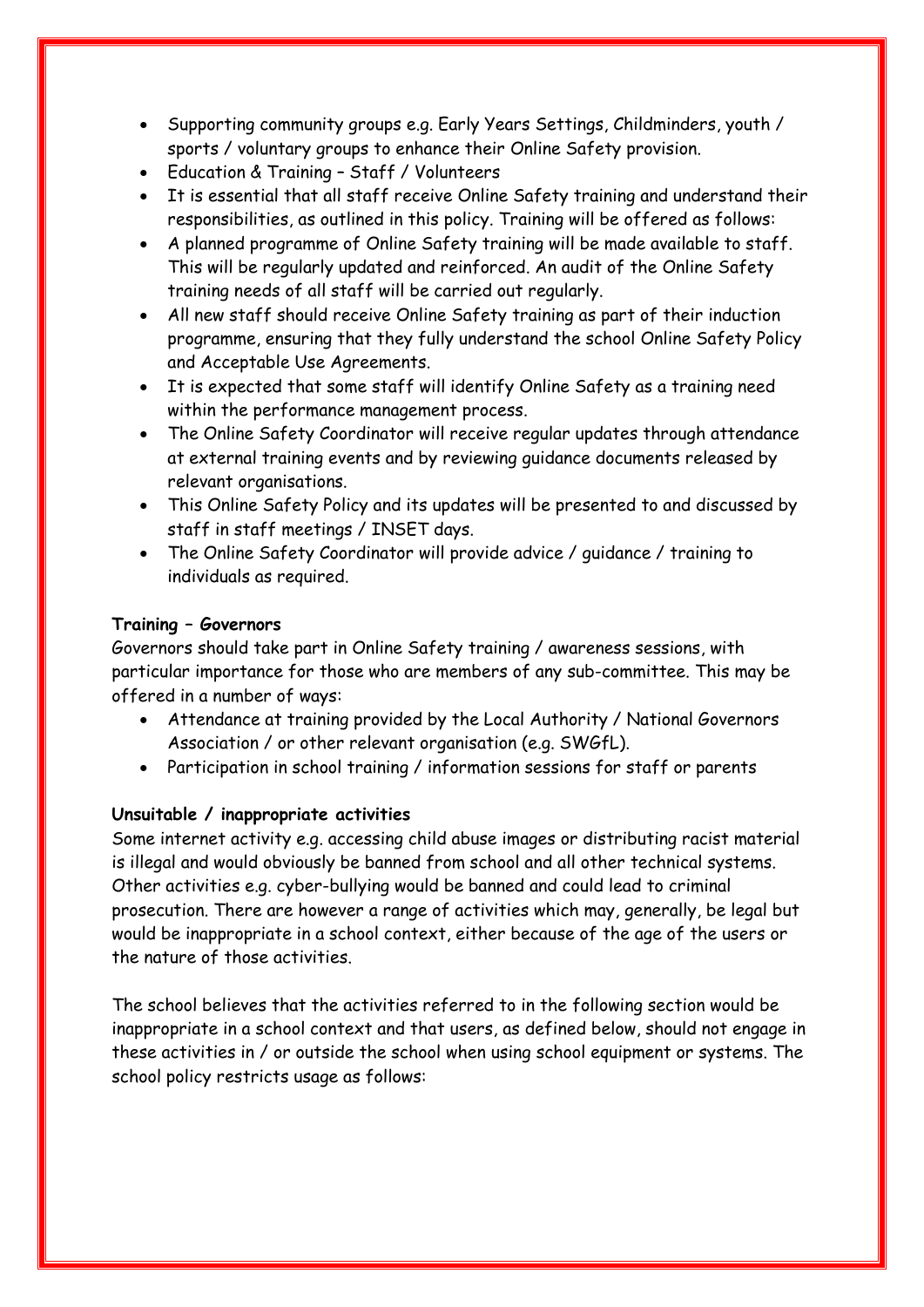| <b>User Actions</b>                                                                                                                                                 |                                                                                                                                                                               |                         | certain                  |              |                          |   |
|---------------------------------------------------------------------------------------------------------------------------------------------------------------------|-------------------------------------------------------------------------------------------------------------------------------------------------------------------------------|-------------------------|--------------------------|--------------|--------------------------|---|
|                                                                                                                                                                     | Acceptable                                                                                                                                                                    | Acceptable at<br>t imes | Acceptable for nominated | Unacceptable | Unacceptable and illegal |   |
| ë                                                                                                                                                                   | Child sexual abuse images - The making, production or distribution of indecent images of<br>children. Contrary to The Protection of Children Act 1978                         |                         |                          |              |                          | x |
| upload, data transfer, communicate or pass on, material,<br>make, post, download,<br>or relate                                                                      | Grooming, incitement, arrangement or facilitation of sexual acts against children Contrary<br>to the Sexual Offences Act 2003.                                                |                         |                          |              |                          | x |
| contain                                                                                                                                                             | Possession of an extreme pornographic image (grossly offensive, disgusting or otherwise of<br>an obscene character) Contrary to the Criminal Justice and Immigration Act 2008 |                         |                          |              |                          | x |
| comme rrt s that<br>sites,                                                                                                                                          | Criminally racist material in UK - to stir up religious hatred (or hatred on the grounds of<br>sexual orientation) - contrary to the Public Order Act 1986                    |                         |                          |              |                          | x |
|                                                                                                                                                                     | Pornography                                                                                                                                                                   |                         |                          |              | x                        |   |
| g                                                                                                                                                                   | Promotion of any kind of discrimination                                                                                                                                       |                         |                          |              | x                        |   |
| proposals                                                                                                                                                           | threatening behaviour, including promotion of physical violence or mental harm                                                                                                |                         |                          |              | x                        |   |
|                                                                                                                                                                     | Users shall not visit Internet<br>Promotion of extremism or terrorism                                                                                                         |                         |                          |              | x                        |   |
|                                                                                                                                                                     | emarks,<br>Any other information which may be offensive to colleagues or breaches the integrity of<br>the ethos of the school or brings the school into disrepute             |                         |                          |              | x                        |   |
|                                                                                                                                                                     | Using school systems to run a private business                                                                                                                                |                         |                          |              | x                        |   |
| Using systems, applications, websites or other mechanisms that bypass the filtering or other<br>safeguards employed by the school / academy                         |                                                                                                                                                                               |                         |                          |              | x                        |   |
| <b>Infringing copyright</b>                                                                                                                                         |                                                                                                                                                                               |                         |                          |              | x                        |   |
| Revealing or publicising confidential or proprietary information (eg financial / personal information,<br>databases, computer / network access codes and passwords) |                                                                                                                                                                               |                         |                          |              | x                        |   |
| Creating or propagating computer viruses or other harmful files                                                                                                     |                                                                                                                                                                               |                         |                          |              | x                        |   |
| Unfair usage (downloading / uploading large files that hinders others in their use of the internet)                                                                 |                                                                                                                                                                               |                         |                          |              | x                        |   |
| On-line gaming (educational)                                                                                                                                        |                                                                                                                                                                               |                         |                          |              |                          |   |
| On-line gaming (non-educational)                                                                                                                                    |                                                                                                                                                                               |                         |                          |              | ×                        |   |
| On-line gambling                                                                                                                                                    |                                                                                                                                                                               |                         |                          |              | ×                        |   |
| On-line shopping / commerce                                                                                                                                         |                                                                                                                                                                               |                         | x                        | x            |                          |   |
| File sharing                                                                                                                                                        |                                                                                                                                                                               |                         |                          | ×            |                          |   |
| Use of social media                                                                                                                                                 |                                                                                                                                                                               |                         |                          |              | x                        |   |
| Е                                                                                                                                                                   |                                                                                                                                                                               |                         |                          |              |                          |   |
| Use of messaging apps                                                                                                                                               |                                                                                                                                                                               |                         |                          |              | ×                        |   |
| Use of video broadcasting e.g. Youtube (for educational purposes only)                                                                                              |                                                                                                                                                                               |                         |                          |              |                          |   |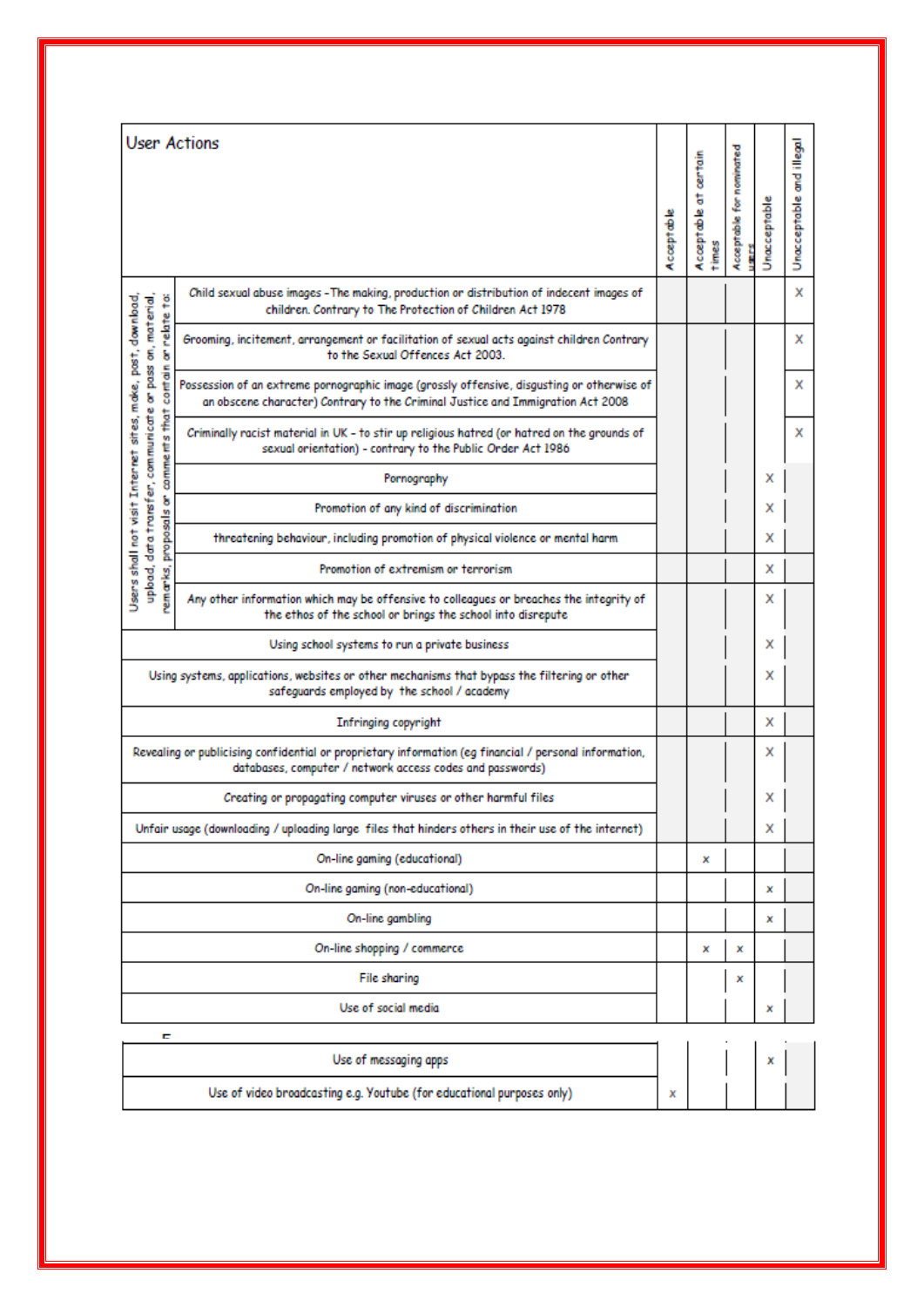# **Responding to incidents of misuse**

This guidance is intended for use when staff need to manage incidents that involve the use of online services. It encourages a safe and secure approach to the management of the incident. Incidents might involve illegal or inappropriate activities.

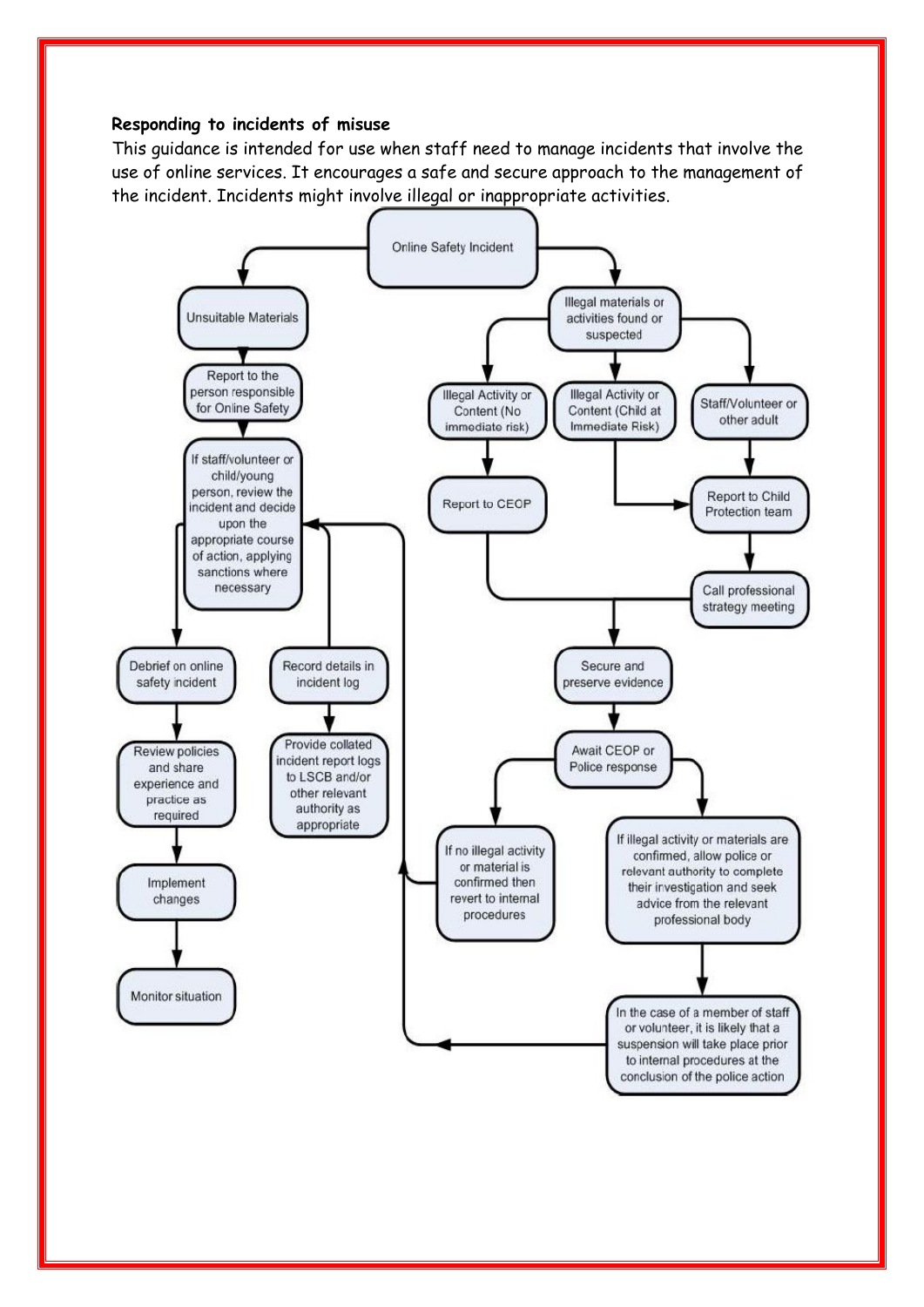## **Illegal Incidents**

If there is any suspicion that the web site(s) concerned may contain child abuse images, or if there is any other suspected illegal activity, refer to the right hand side of the Flowchart for responding to Online Safety incidents and report immediately to the police.

![](_page_9_Figure_2.jpeg)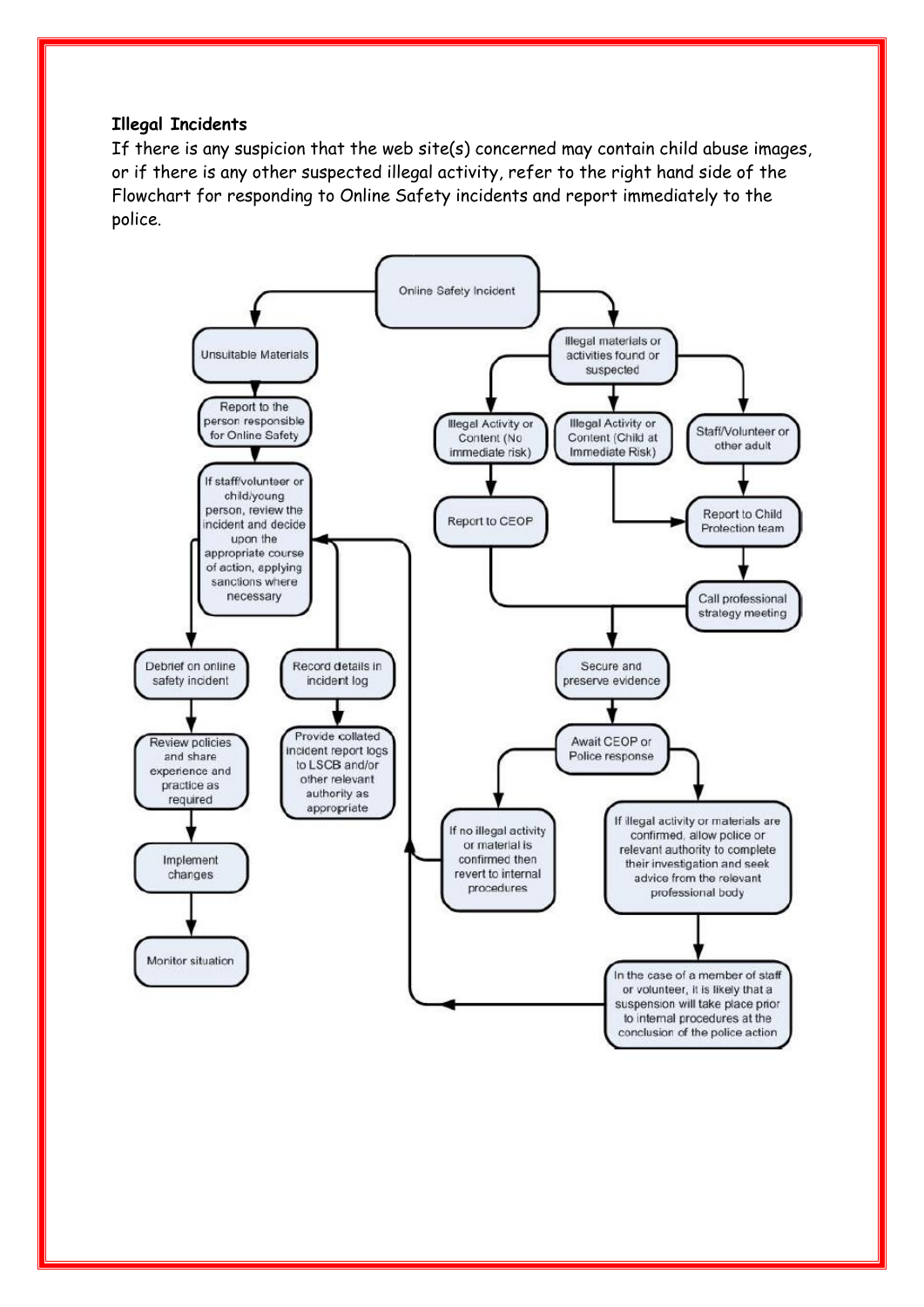## **Other Incidents**

It is hoped that all members of the school community will be responsible users of digital technologies, who understand and follow school policy. However, there may be times when infringements of the policy could take place, through careless or irresponsible or, very rarely, through deliberate misuse.

## **In the event of suspicion, all steps in this procedure should be followed:**

- Have more than one senior member of staff / volunteer involved in this process. This is vital to protect individuals if accusations are subsequently reported.
- Conduct the procedure using a designated computer that will not be used by young people and if necessary can be taken off site by the police should the need arise. Use the same computer for the duration of the procedure.
- It is important to ensure that the relevant staff should have appropriate internet access to conduct the procedure, but also that the sites and content visited are closely monitored and recorded (to provide further protection).
- Record the URL of any site containing the alleged misuse and describe the nature of the content causing concern. It may also be necessary to record and store screenshots of the content on the machine being used for investigation. These may be printed, signed and attached to the form (except in the case of images of child sexual abuse – see below)
- Once this has been completed and fully investigated the group will need to judge whether this concern has substance or not. If it does then appropriate action will be required and could include the following:
- Internal response or discipline procedures
- Involvement by Local Authority / Academy Group or national / local organisation (as relevant).
- Police involvement and/or action

# **If content being reviewed includes images of Child abuse then the monitoring should be halted and referred to the Police immediately. Other instances to report to the police would include:**

- incidents of grooming behaviour
- the sending of obscene materials to a child
- adult material which potentially breaches the Obscene Publications Act
- criminally racist material
- promotion of terrorism or extremism
- other criminal conduct, activity or materials

# **Isolate the computer in question as best you can. Any change to its state may hinder a later police investigation.**

It is important that all of the above steps are taken as they will provide an evidence trail for the school and possibly the police and demonstrate that visits to these sites were carried out for safeguarding purposes. The completed form should be retained by the group for evidence and reference purposes.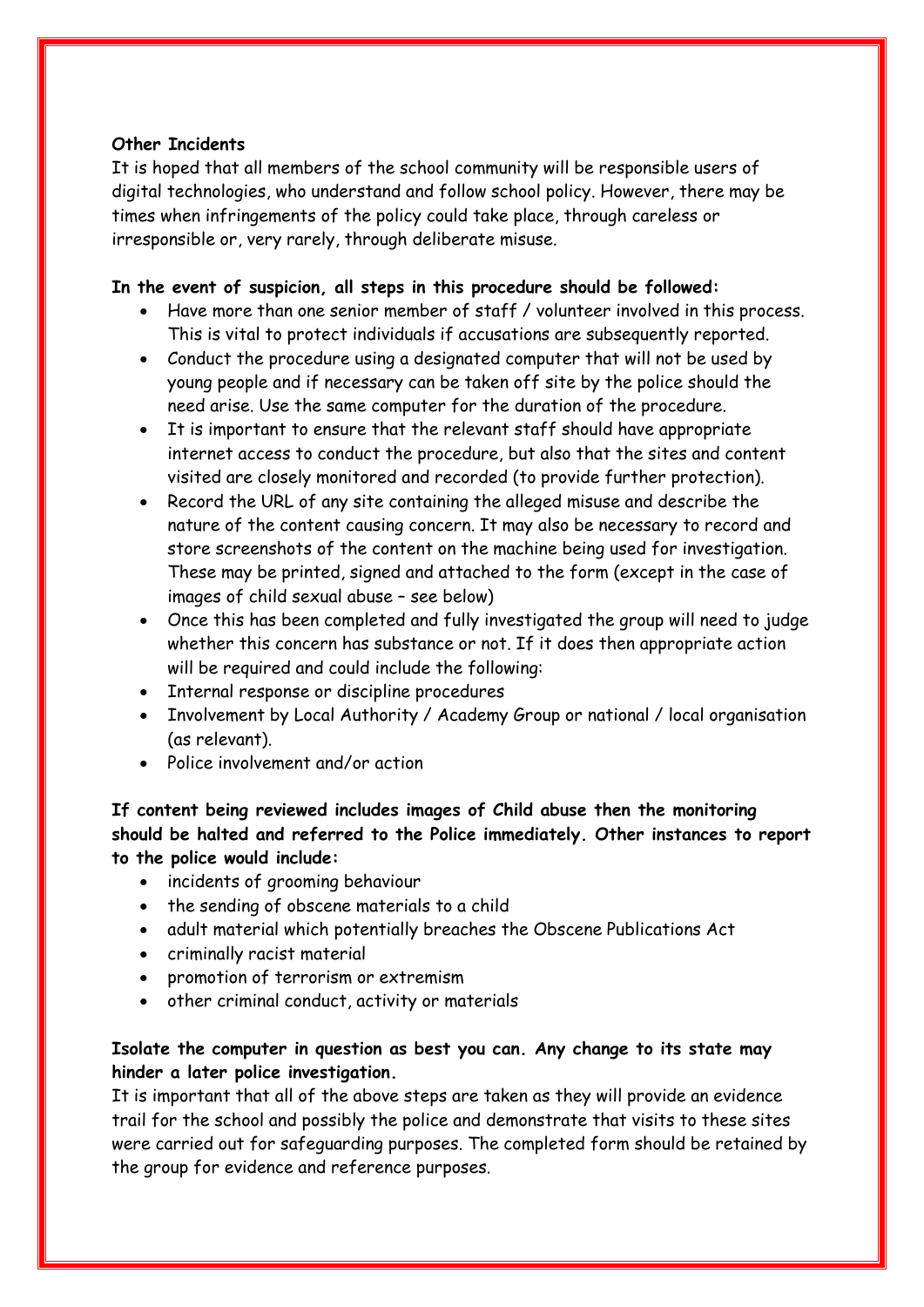# **School Actions & Sanctions**

It is more likely that the school will need to deal with incidents that involve inappropriate rather than illegal misuse. It is important that any incidents are dealt with as soon as possible in a proportionate manner, and that members of the school community are aware that incidents have been dealt with. It is intended that incidents of misuse will be dealt with through normal behaviour / disciplinary procedures as follows: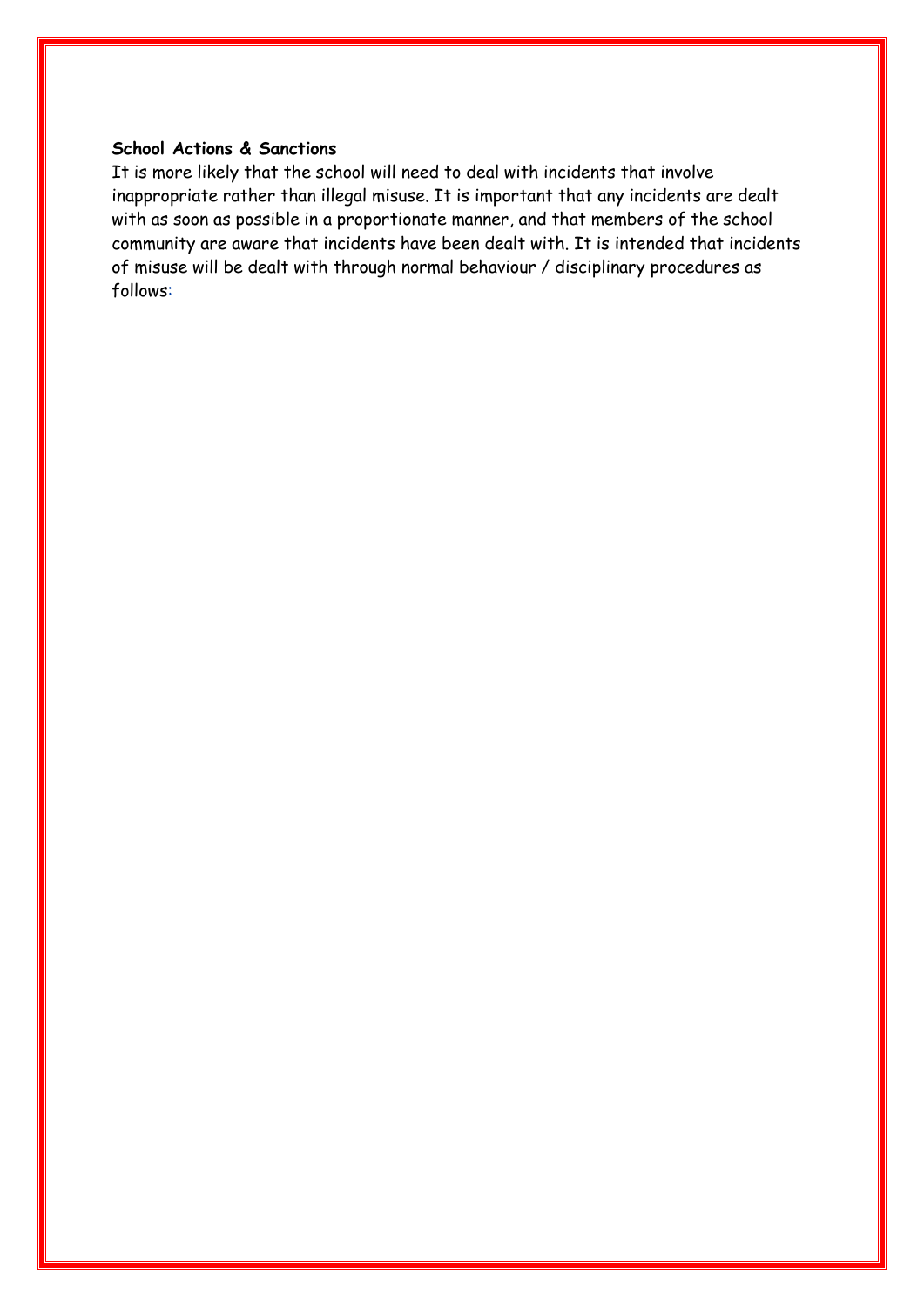|                                                                                                                                                                    | <b>Actions / Sanctions</b> |                         |                      |                 |                                                                            |                         |                                                |         |                                              |
|--------------------------------------------------------------------------------------------------------------------------------------------------------------------|----------------------------|-------------------------|----------------------|-----------------|----------------------------------------------------------------------------|-------------------------|------------------------------------------------|---------|----------------------------------------------|
| <b>Pupils Incidents</b>                                                                                                                                            | Refer to class teacher     | Refer to Senior Leaders | Refer to Headteacher | Refer to Police | staff for action refiltering<br>Refer to technical support<br>security etc | Inform parents / carers | Removal of network / internet<br>access rights | Warning | Further sanction eg detention<br>/ exclusion |
| Deliberately accessing or trying to access material that could be<br>considered illegal (see list in earlier section on unsuitable /<br>inappropriate activities). |                            | x                       | x                    | x               | ×                                                                          | x                       | ×                                              | ×       | ×                                            |
| Unauthorised use of non-educational sites during lessons                                                                                                           | x                          | x                       | x                    |                 |                                                                            | x                       |                                                | x       |                                              |
| Unauthorised / inappropriate use of mobile phone / digital camera /<br>other mobile device                                                                         | x                          | ×                       | x                    |                 |                                                                            | x                       |                                                | x       |                                              |
| Unauthorised / inappropriate use of social media / messaging apps<br>/ personal email                                                                              | ×                          | ×                       | x                    |                 |                                                                            | x                       | ×                                              | x       |                                              |
| Unauthorised downloading or uploading of files                                                                                                                     |                            | ×                       | x                    |                 |                                                                            |                         |                                                | x       |                                              |
| Allowing others to access school / academy network by sharing<br>username and passwords                                                                            |                            | ×                       | x                    |                 |                                                                            | x                       | x                                              | x       |                                              |
| Attempting to access or accessing the school / academy network,<br>using another student's / pupil's account                                                       |                            | ×                       | x                    |                 |                                                                            | ×                       | x                                              | ×       | x                                            |
| Attempting to access or accessing the school / academy network,<br>using the account of a member of staff                                                          |                            | ×                       | x                    |                 |                                                                            | ×                       | ×                                              | x       | x                                            |
| Corrupting or destroying the data of other users                                                                                                                   |                            | ×                       | ×                    |                 |                                                                            | ×                       | ×                                              | x       |                                              |
| Sending an email, text or message that is regarded as offensive,<br>harassment or of a bullying nature                                                             |                            | ×                       | ×                    |                 |                                                                            | x                       | ×                                              |         | x                                            |
| Continued infringements of the above, following previous warnings<br>or sanctions                                                                                  |                            |                         | ×                    |                 |                                                                            | ×                       | x                                              |         | x                                            |
| Actions which could bring the school / academy into disrepute or<br>breach the integrity of the ethos of the school                                                |                            |                         | ×                    |                 |                                                                            | ×                       | ×                                              |         | x                                            |
| Using proxy sites or other means to subvert the school's /<br>academy's filtering system                                                                           |                            | ×                       | ×                    |                 |                                                                            | ×                       | x                                              | x       |                                              |
| Accidentally accessing offensive or pornographic material and<br>failing to report the incident                                                                    |                            | ×                       | x                    |                 |                                                                            | ×                       | ×                                              | x       |                                              |
| Deliberately accessing or trying to access offensive or<br>pornographic material                                                                                   |                            | x                       | x                    | ×               |                                                                            | ×                       | ×                                              |         | x                                            |
| Receipt or transmission of material that infringes the copyright of<br>another person or infringes the Data Protection Act                                         |                            | ×                       | ×                    |                 |                                                                            | ×                       | ×                                              |         | x                                            |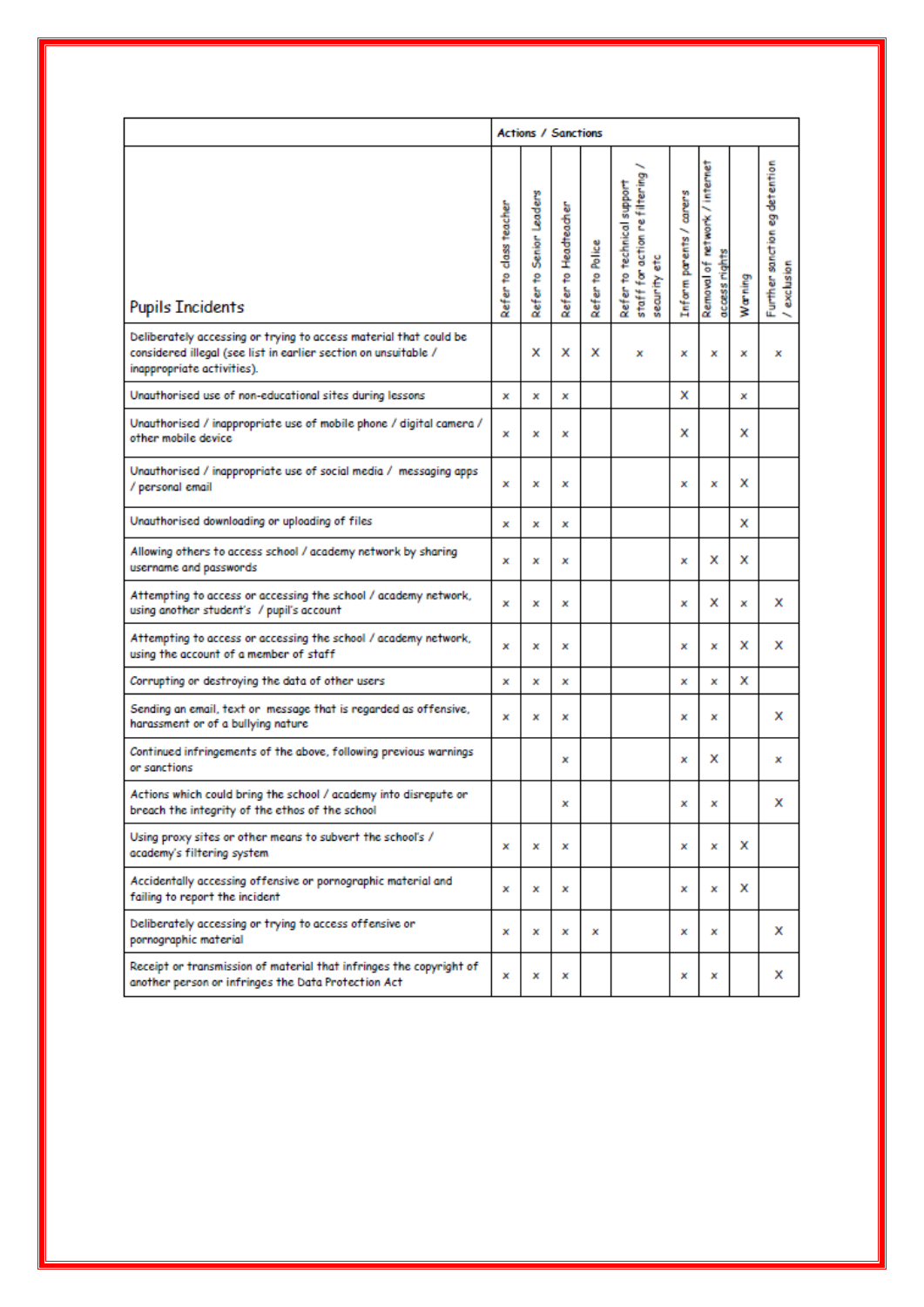|                                                                                                                                                                          | Actions / Sanctions    |                      |                                   |                 |                                                                     |         |                   |                     |
|--------------------------------------------------------------------------------------------------------------------------------------------------------------------------|------------------------|----------------------|-----------------------------------|-----------------|---------------------------------------------------------------------|---------|-------------------|---------------------|
| <b>Staff Incidents</b>                                                                                                                                                   | Refer to Senior Leader | Refer to Headteacher | to Local Authority<br>Refer:<br>۵ | Refer to Police | 호<br>ţ<br>∱ة<br>Refer to Technical<br>Support Staff<br>re filtering | Warning | <b>Suspension</b> | Disciplinary action |
| Deliberately accessing or trying to access material that could be<br>considered illegal (see list in earlier section on unsuitable /<br>inappropriate activities).       |                        | x                    | x                                 | x               | x                                                                   |         | x                 | ×                   |
| Inappropriate personal use of the internet / social media / personal<br>email                                                                                            |                        | ×                    |                                   |                 | x                                                                   | x       |                   |                     |
| Unauthorised downloading or uploading of files                                                                                                                           | x                      | x                    |                                   |                 | ×                                                                   | x       |                   |                     |
| Allowing others to access school network by sharing username and<br>passwords or attempting to access or accessing the school network,<br>using another person's account | ×                      | ×                    |                                   |                 |                                                                     | x       |                   |                     |
| Careless use of personal data e.g. holding or transferring data in an<br>insecure manner                                                                                 | x                      | ×                    | ×                                 |                 | ×                                                                   | x       |                   |                     |
| Deliberate actions to breach data protection or network security rules                                                                                                   |                        | ×                    | ×                                 |                 | ×                                                                   |         | x                 | x                   |
| Corrupting or destroying the data of other users or causing deliberate<br>damage to hardware or software                                                                 |                        | ×                    | ×                                 |                 | x                                                                   |         | x                 | ×                   |
| Sending an email, text or message that is regarded as offensive,<br>harassment or of a bullying nature                                                                   | ×                      | ×                    | ×                                 |                 | x                                                                   |         | ×                 | ×                   |
| Using personal email / social networking / instant messaging / text<br>messaging to carrying out digital communications with students / pupils                           | x                      | ×                    | ×                                 |                 | x                                                                   |         | x                 | x                   |
| Actions which could compromise the staff member's professional<br>standing                                                                                               | x                      | ×                    | ×                                 |                 |                                                                     | x       |                   |                     |
| Actions which could bring the school / academy into disrepute or<br>breach the integrity of the ethos of the school / academy                                            | x                      | ×                    | ×                                 |                 |                                                                     |         |                   | x                   |
| Using proxy sites or other means to subvert the school's / academy's<br>filtering system                                                                                 | x                      | ×                    | ×                                 |                 |                                                                     | x       | x                 | x                   |
| Accidentally accessing offensive or pornographic material and failing<br>to report the incident                                                                          | ×                      | ×                    | ×                                 |                 |                                                                     | x       |                   |                     |
| Deliberately accessing or trying to access offensive or pornographic<br>material                                                                                         | x                      | x                    | x                                 | x               | x                                                                   |         | ×                 | x                   |
| Breaching copyright or licensing regulations                                                                                                                             | x                      | x                    | x                                 |                 |                                                                     | x       |                   |                     |
| Continued infringements of the above, following previous warnings or<br>sanctions                                                                                        | x                      | ×                    | ×                                 |                 |                                                                     |         | x                 | ×                   |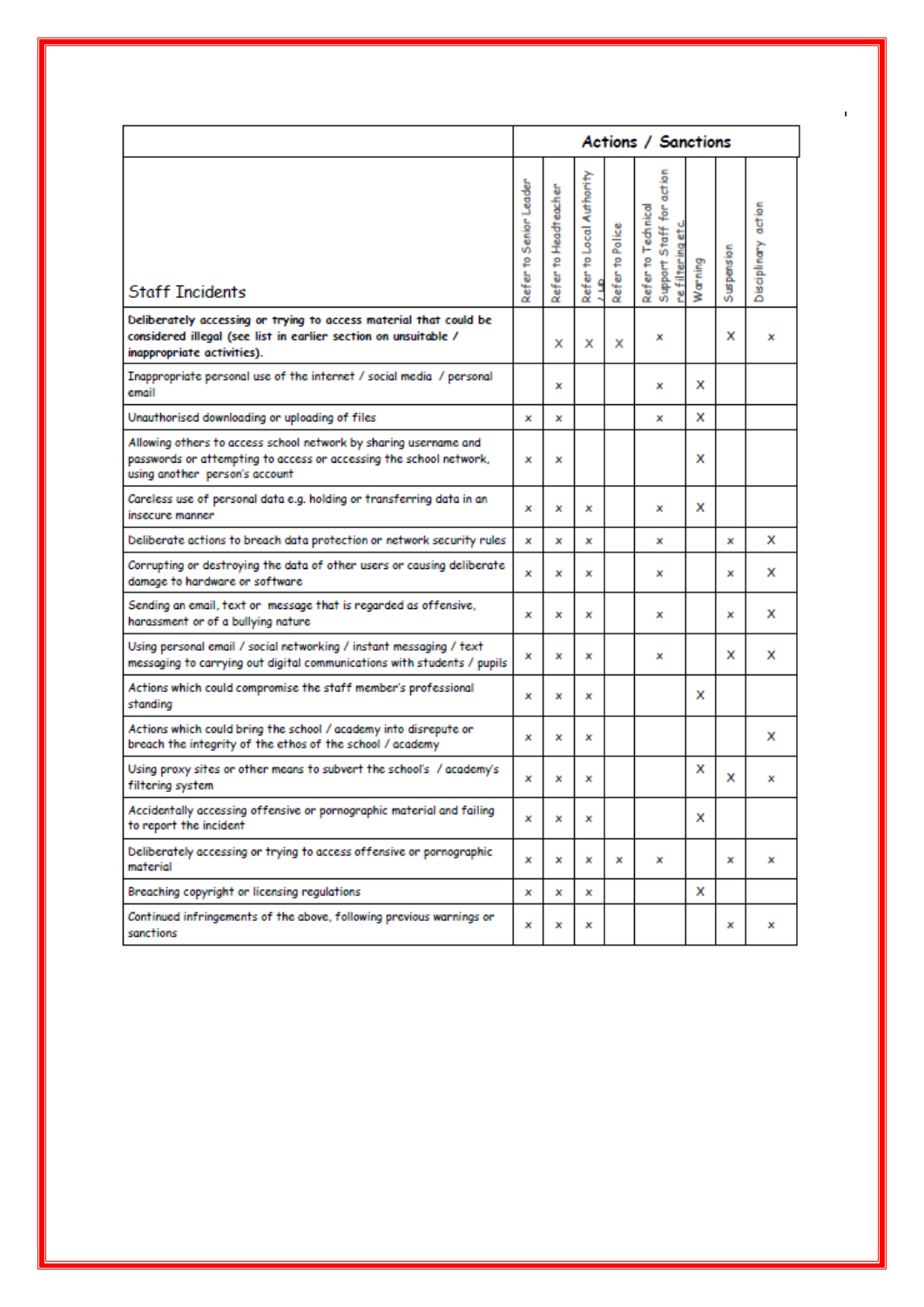# **Online Safety Group Terms of Reference**

# **1. Purpose**

To provide a consultative group that has wide representation from the [school/ academy] community, with responsibility for issues regarding Online Safety and the monitoring the Online Safety policy including the impact of initiatives. Depending on the size or structure of the school this group may be part of the safeguarding group. The group will also be responsible for regular reporting to the Full Governing Body.

# **2. Membership**

2.1. The Online Safety group will seek to include representation from all stakeholders. The composition of the group should include (n.b. in small schools one member of staff may hold more than one of these posts): [add/delete where appropriate]

- SLT member/s
- Child Protection/Safeguarding officer
- Teaching staff member
- Support staff member
- Online Safety coordinator (not ICT coordinator by default)
- **Governor**
- Parent / Carer
- ICT Technical Support staff (where possible)
- Community users (where appropriate)
- Student / pupil representation for advice and feedback. Student / pupil voice is essential in the make-up of the Online Safety group, but students / pupils would only be expected to take part in committee meetings where deemed relevant.

2.2. Other people may be invited to attend the meetings at the request of the Chairperson on behalf of the committee to provide advice and assistance where necessary.

2.3. Committee members must declare a conflict of interest if any incidents being discussed directly involve themselves or members of their families.

2.4. Committee members must be aware that many issues discussed by this group could be of a sensitive or confidential nature

2.5. When individual members feel uncomfortable about what is being discussed they should be allowed to leave the meeting with steps being made by the other members to allow for these sensitivities

# **3. Chairperson**

The Committee should select a suitable Chairperson from within the group. Their responsibilities include:

I Scheduling meetings and notifying committee members;

I Inviting other people to attend meetings when required by the committee;

Guiding the meeting according to the agenda and time available;

Ensuring all discussion items end with a decision, action or definite outcome;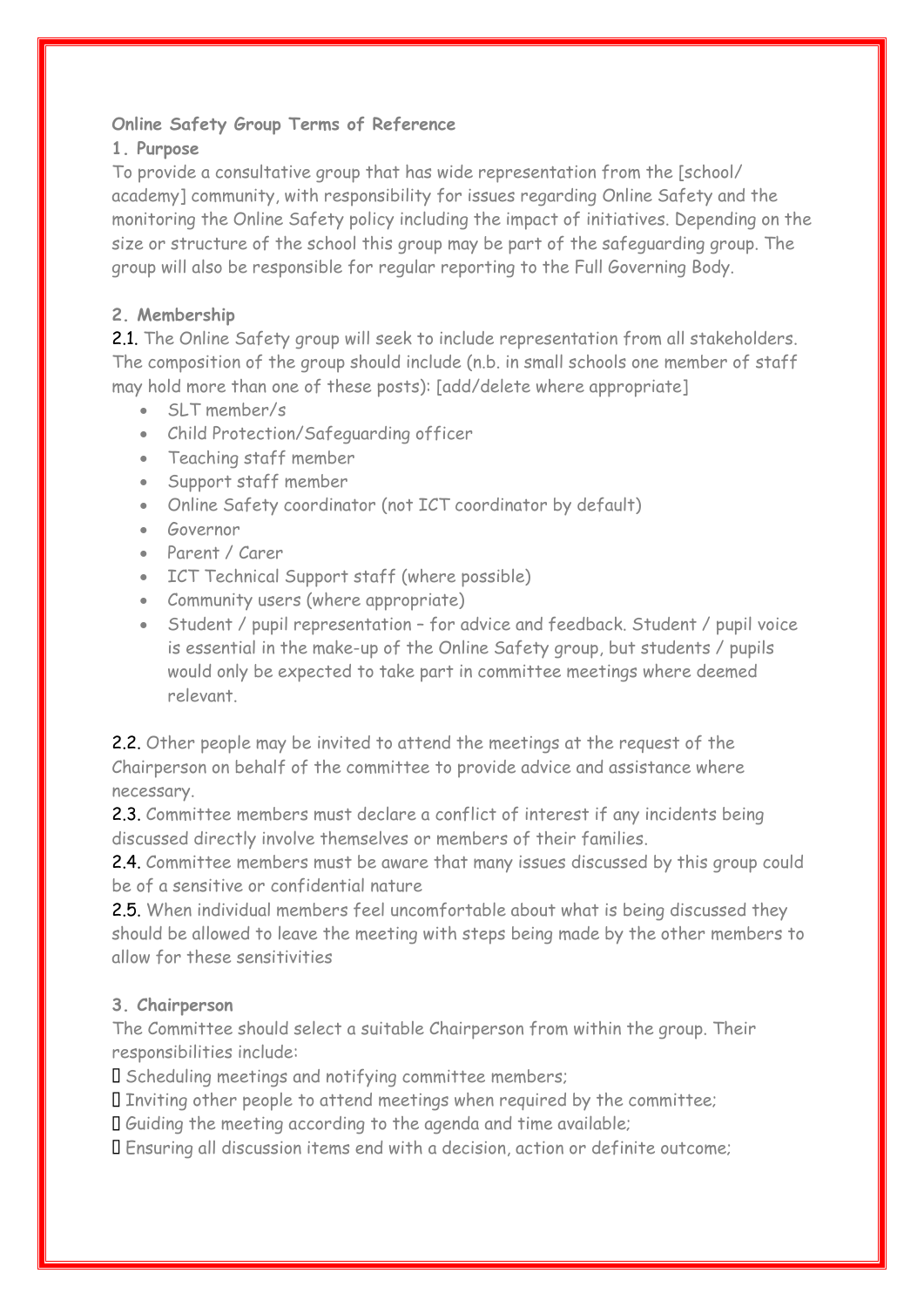Making sure that notes are taken at the meetings and that these with any action points are distributed as necessary

# **4. Duration of Meetings**

Meetings shall be held [insert frequency] for a period of [insert number] hour(s). A special or extraordinary meeting may be called when and if deemed necessary.

# **5. Functions**

These are to assist the Online Safety Co-ordinator (or other relevant person) with the following [add/delete where relevant]:

- To keep up to date with new developments in the area of Online Safety
- To (at least) annually review and develop the Online Safety policy in line with new technologies and incidents
- To monitor the delivery and impact of the Online Safety policy
- To monitor the log of reported Online Safety incidents (anonymous) to inform future areas of teaching / learning / training.
- To co-ordinate consultation with the whole school community to ensure stakeholders are up to date with information, training and/or developments in the area of Online Safety. This could be carried out through[add/delete as relevant]:
- Staff meetings
- Student / pupil forums (for advice and feedback)
- Governors meetings
- Surveys/questionnaires for students / pupils, parents / carers and staff
- Parents evenings
- Website/VLE/Newsletters
- Online Safety events
- Internet Safety Day (annually held on the second Tuesday in February)
- Other methods
- To ensure that monitoring is carried out of Internet sites used across the school
- To monitor filtering / change control logs (e.g. requests for blocking / unblocking sites).
- To monitor the safe use of data across the [school]
- To monitor incidents involving cyberbullying for staff and pupils

# **6. Amendments**

The terms of reference shall be reviewed annually from the date of approval. They may be altered to meet the current needs of all committee members, by agreement of the majority

The above Terms of Reference have been agreed Signed by  $(SLT)$ :

Date:

|  | Date for review: |
|--|------------------|
|  |                  |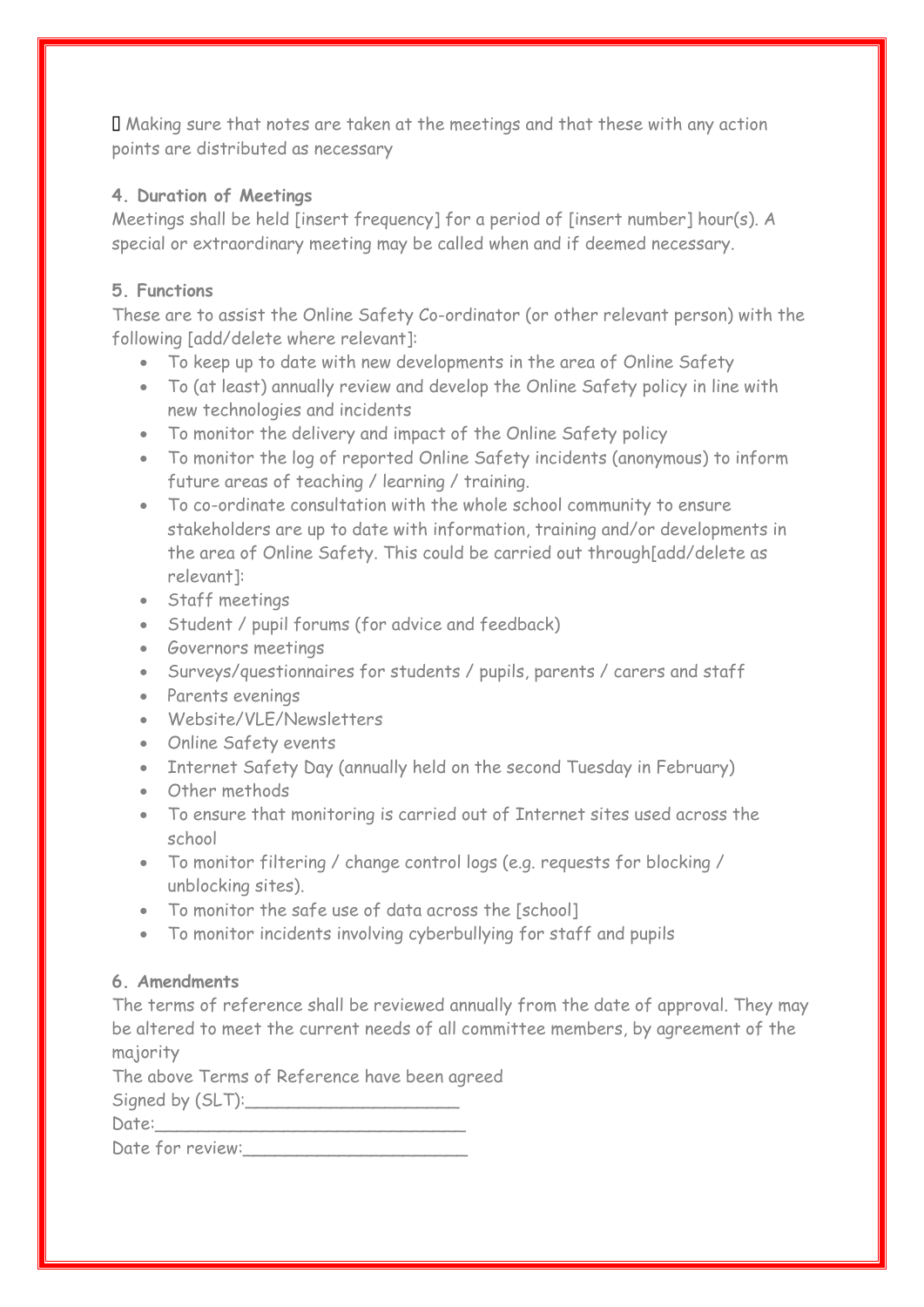#### **Legislation**

Schools should be aware of the legislative framework under which this Online Safety Policy template and guidance has been produced. It is important to note that in general terms an action that is illegal if committed offline is also illegal if committed online. It is recommended that legal advice is sought in the advent of an Online Safety issue or situation.

# **Computer Misuse Act 1990**

This Act makes it an offence to:

- Erase or amend data or programs without authority;
- Obtain unauthorised access to a computer;
- "Eavesdrop" on a computer;
- Make unauthorised use of computer time or facilities;
- Maliciously corrupt or erase data or programs;
- Deny access to authorised users.

## **Data Protection Act 1998**

This protects the rights and privacy of individual"s data. To comply with the law, information about individuals must be collected and used fairly, stored safely and securely and not disclosed to any third party unlawfully. The Act states that person data must be:

- Fairly and lawfully processed.
- Processed for limited purposes.
- Adequate, relevant and not excessive.
- Accurate.
- Not kept longer than necessary.
- Processed in accordance with the data subject"s rights.
- Secure.
- Not transferred to other countries without adequate protection.

# **Freedom of Information Act 2000**

The Freedom of Information Act gives individuals the right to request information held by public authorities. All public authorities and companies wholly owned by public authorities have obligations under the Freedom of Information Act. When responding to requests, they have to follow a number of set procedures.

#### **Communications Act 2003**

Sending by means of the Internet a message or other matter that is grossly offensive or of an indecent, obscene or menacing character; or sending a false message by means of or persistently making use of the Internet for the purpose of causing annoyance, inconvenience or needless anxiety is guilty of an offence liable, on conviction, to imprisonment. This wording is important because an offence is complete as soon as the message has been sent: there is no need to prove any intent or purpose.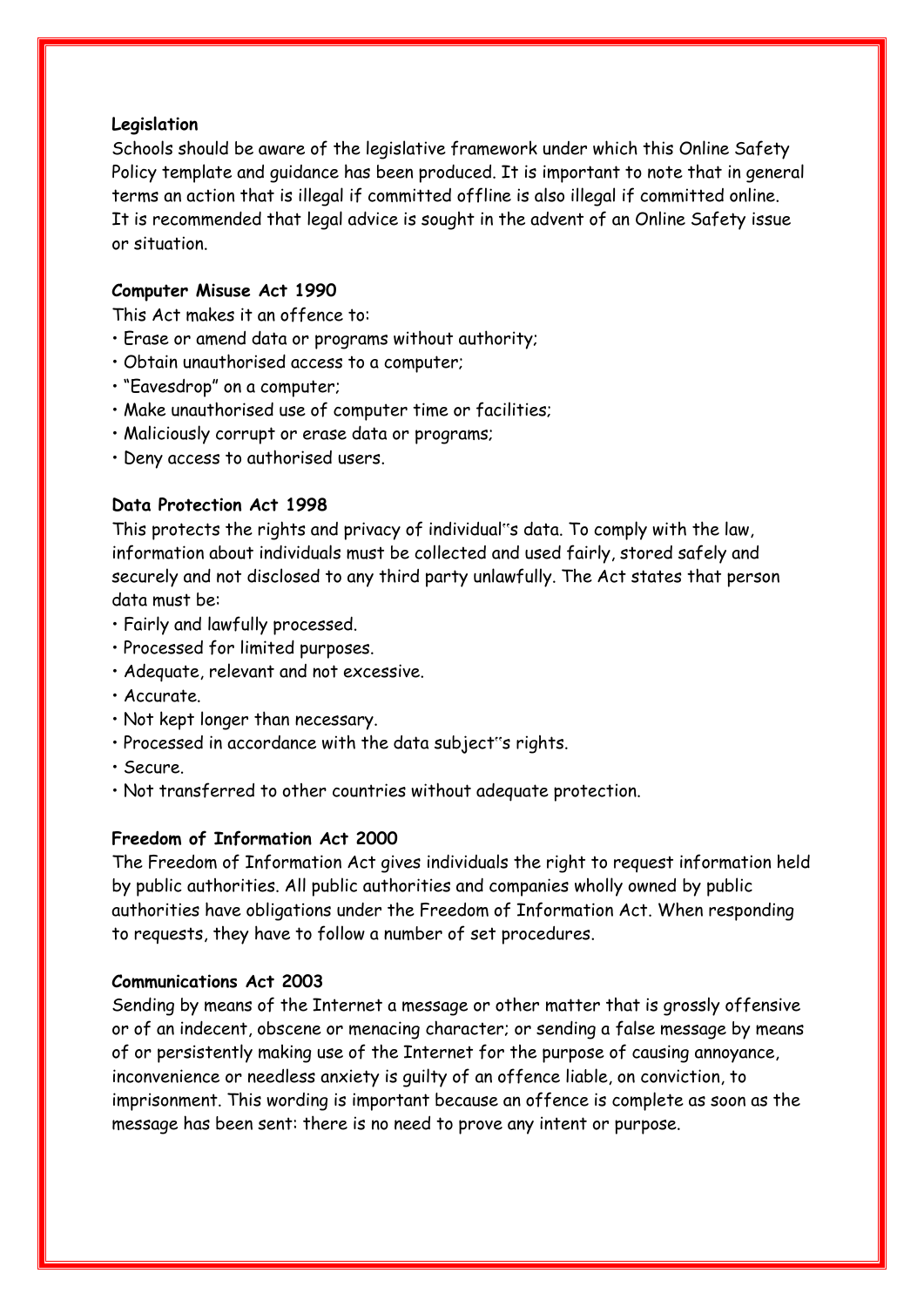#### **Malicious Communications Act 1988**

It is an offence to send an indecent, offensive, or threatening letter, electronic communication or other article to another person.

#### **Regulation of Investigatory Powers Act 2000**

It is an offence for any person to intentionally and without lawful authority intercept any communication. Monitoring or keeping a record of any form of electronic communications is permitted, in order to:

- Establish the facts;
- Ascertain compliance with regulatory or self-regulatory practices or procedures;

• Demonstrate standards, which are or ought to be achieved by persons using the system;

- Investigate or detect unauthorised use of the communications system;
- Prevent or detect crime or in the interests of national security;
- Ensure the effective operation of the system.
- Monitoring but not recording is also permissible in order to:
- Ascertain whether the communication is business or personal;
- Protect or support help line staff.

• The school reserves the right to monitor its systems and communications in line with its rights under this act.

#### **Trade Marks Act 1994**

This provides protection for Registered Trade Marks, which can be any symbol (words, shapes or images) that are associated with a particular set of goods or services. Registered Trade Marks must not be used without permission. This can also arise from using a Mark that is confusingly similar to an existing Mark.

#### **Copyright, Designs and Patents Act 1988**

It is an offence to copy all, or a substantial part of a copyright work. There are, however, certain limited user permissions, such as fair dealing, which means under certain circumstances permission is not needed to copy small amounts for noncommercial research or private study. The Act also provides for Moral Rights, whereby authors can sue if their name is not included in a work they wrote, or if the work has been amended in such a way as to impugn their reputation. Copyright covers materials in print and electronic form, and includes words, images, and sounds, moving images, TV broadcasts and other media (e.g. youtube).

#### **Telecommunications Act 1984**

It is an offence to send a message or other matter that is grossly offensive or of an indecent, obscene or menacing character. It is also an offence to send a message that is intended to cause annoyance, inconvenience or needless anxiety to another that the sender knows to be false.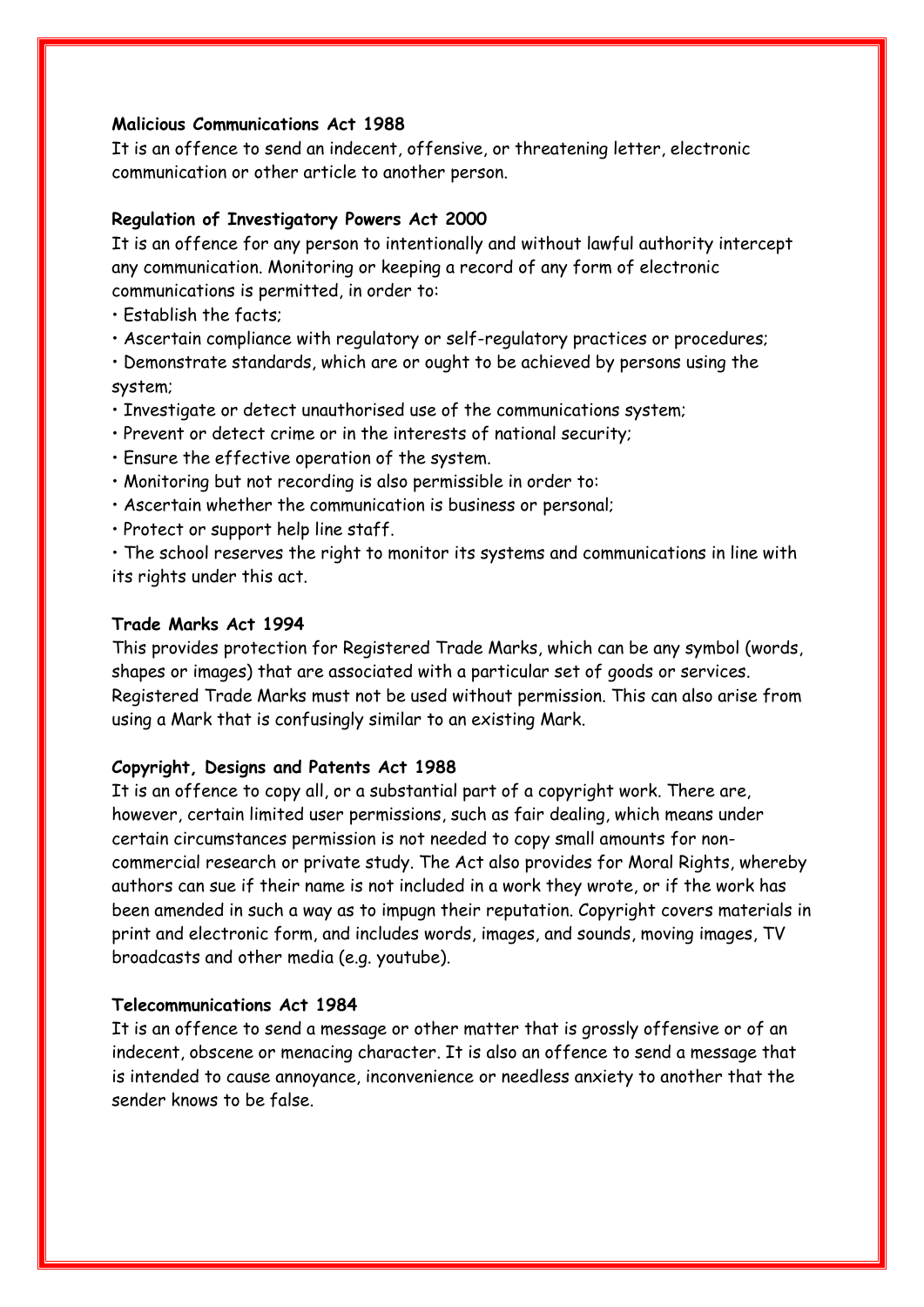#### **Criminal Justice & Public Order Act 1994**

This defines a criminal offence of intentional harassment, which covers all forms of harassment, including sexual. A person is guilty of an offence if, with intent to cause a person harassment, alarm or distress, they:

• Use threatening, abusive or insulting words or behaviour, or disorderly behaviour; or • Display any writing, sign or other visible representation, which is threatening, abusive or insulting, thereby causing that or another person harassment, alarm or distress.

## **Racial and Religious Hatred Act 2006**

This Act makes it a criminal offence to threaten people because of their faith, or to stir up religious hatred by displaying, publishing or distributing written material which is threatening. Other laws already protect people from threats based on their race, nationality or ethnic background.

#### **Protection from Harrassment Act 1997**

A person must not pursue a course of conduct, which amounts to harassment of another, and which he knows or ought to know amounts to harassment of the other. A person whose course of conduct causes another to fear, on at least two occasions, that violence will be used against him is guilty of an offence if he knows or ought to know that his course of conduct will cause the other so to fear on each of those occasions.

## **Protection of Children Act 1978**

It is an offence to take, permit to be taken, make, possess, show, distribute or advertise indecent images of children in the United Kingdom. A child for these purposes is a anyone under the age of 18. Viewing an indecent image of a child on your computer means that you have made a digital image. An image of a child also covers pseudo-photographs (digitally collated or otherwise). A person convicted of such an offence may face up to 10 years in prison

#### **Sexual Offences Act 2003**

A grooming offence is committed if you are over 18 and have communicated with a child under 16 at least twice (including by phone or using the Internet) it is an offence to meet them or travel to meet them anywhere in the world with the intention of committing a sexual offence. Causing a child under 16 to watch a sexual act is illegal, including looking at images such as videos, photos or webcams, for your own gratification. It is also an offence for a person in a position of trust to engage in sexual activity with any person under 18, with whom they are in a position of trust. (Typically, teachers, social workers, health professionals, connexions staff fall in this category of trust). Any sexual intercourse with a child under the age of 13 commits the offence of rape.

#### **Public Order Act 1986**

This Act makes it a criminal offence to stir up racial hatred by displaying, publishing or distributing written material which is threatening. Like the Racial and Religious Hatred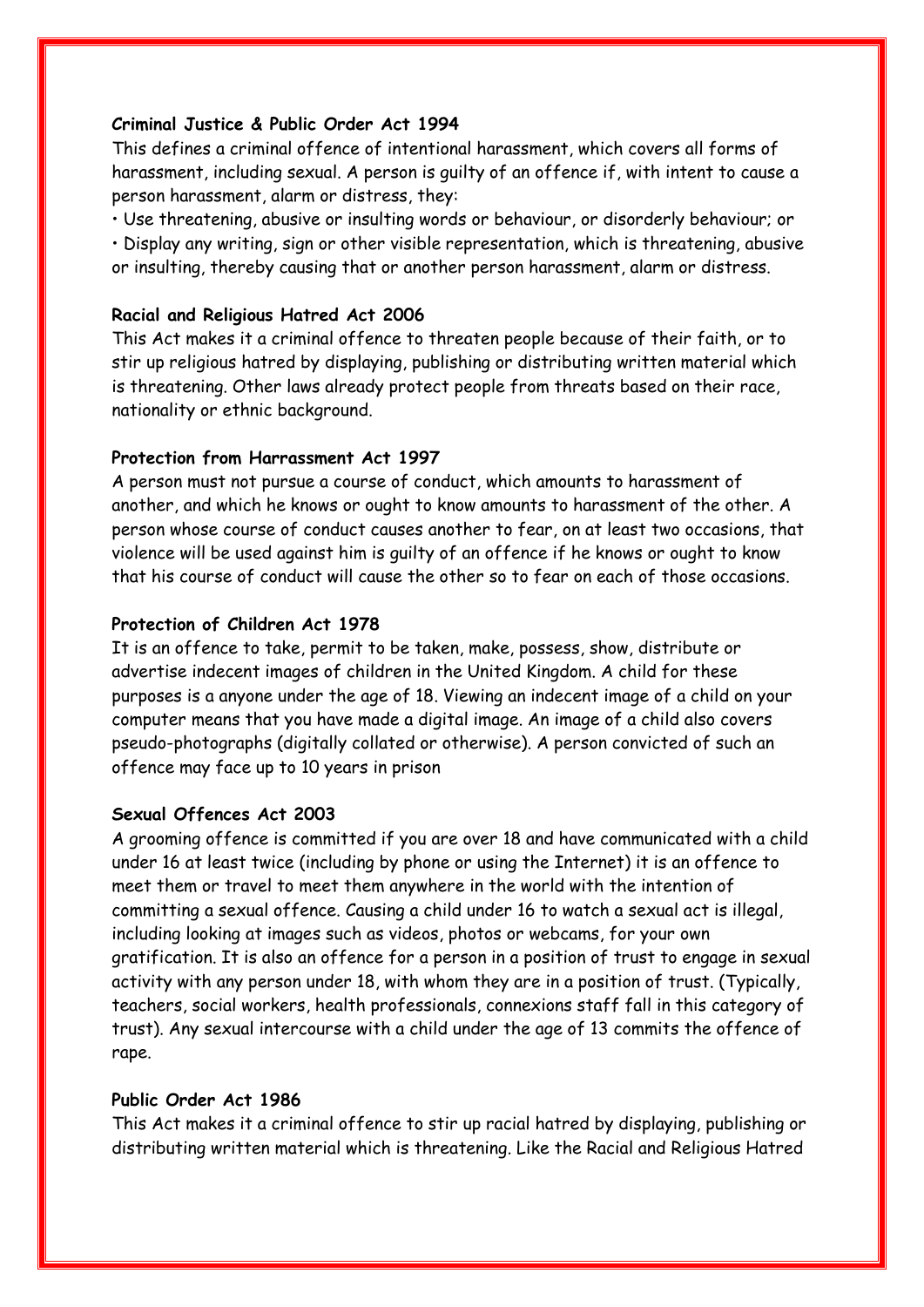Act 2006 it also makes the possession of inflammatory material with a view of releasing it a criminal offence. Children, Families and Education Directorate page 38 April 2007.

## **Obscene Publications Act 1959 and 1964**

Publishing an "obscene" article is a criminal offence. Publishing includes electronic transmission.

#### **Human Rights Act 1998**

This does not deal with any particular issue specifically or any discrete subject area within the law. It is a type of "higher law", affecting all other laws. In the school context, human rights to be aware of include:

- The right to a fair trial
- The right to respect for private and family life, home and correspondence
- Freedom of thought, conscience and religion
- Freedom of expression
- Freedom of assembly
- Prohibition of discrimination
- The right to education

These rights are not absolute. The school is obliged to respect these rights and freedoms, balancing them against those rights, duties and obligations, which arise from other relevant legislation.

## **The Education and Inspections Act 2006**

Empowers Headteachers, to such extent as is reasonable, to regulate the behaviour of students / pupils when they are off the school site and empowers members of staff to impose disciplinary penalties for inappropriate behaviour.

#### **The Education and Inspections Act 2011**

Extended the powers included in the 2006 Act and gave permission for Headteachers (and nominated staff) to search for electronic devices. It also provides powers to search for data on those devices and to delete data.

[http://www.education.gov.uk/schools/pupilsupport/behaviour/behaviourpolicies/f00768](http://www.education.gov.uk/schools/pupilsupport/behaviour/behaviourpolicies/f0076897/screening-searching-and-confiscation) [97/screening-searching-and-confiscation\)](http://www.education.gov.uk/schools/pupilsupport/behaviour/behaviourpolicies/f0076897/screening-searching-and-confiscation)

## **The Protection of Freedoms Act 2012**

Requires schools to seek permission from a parent / carer to use Biometric systems

#### **The School Information Regulations 2012**

Requires schools to publish certain information on its website: <https://www.gov.uk/guidance/what-maintained-schools-must-publish-online>

# **Serious Crime Act 2015**

Introduced new offence of sexual communication with a child. Also created new offences and orders around gang crime (including CSE)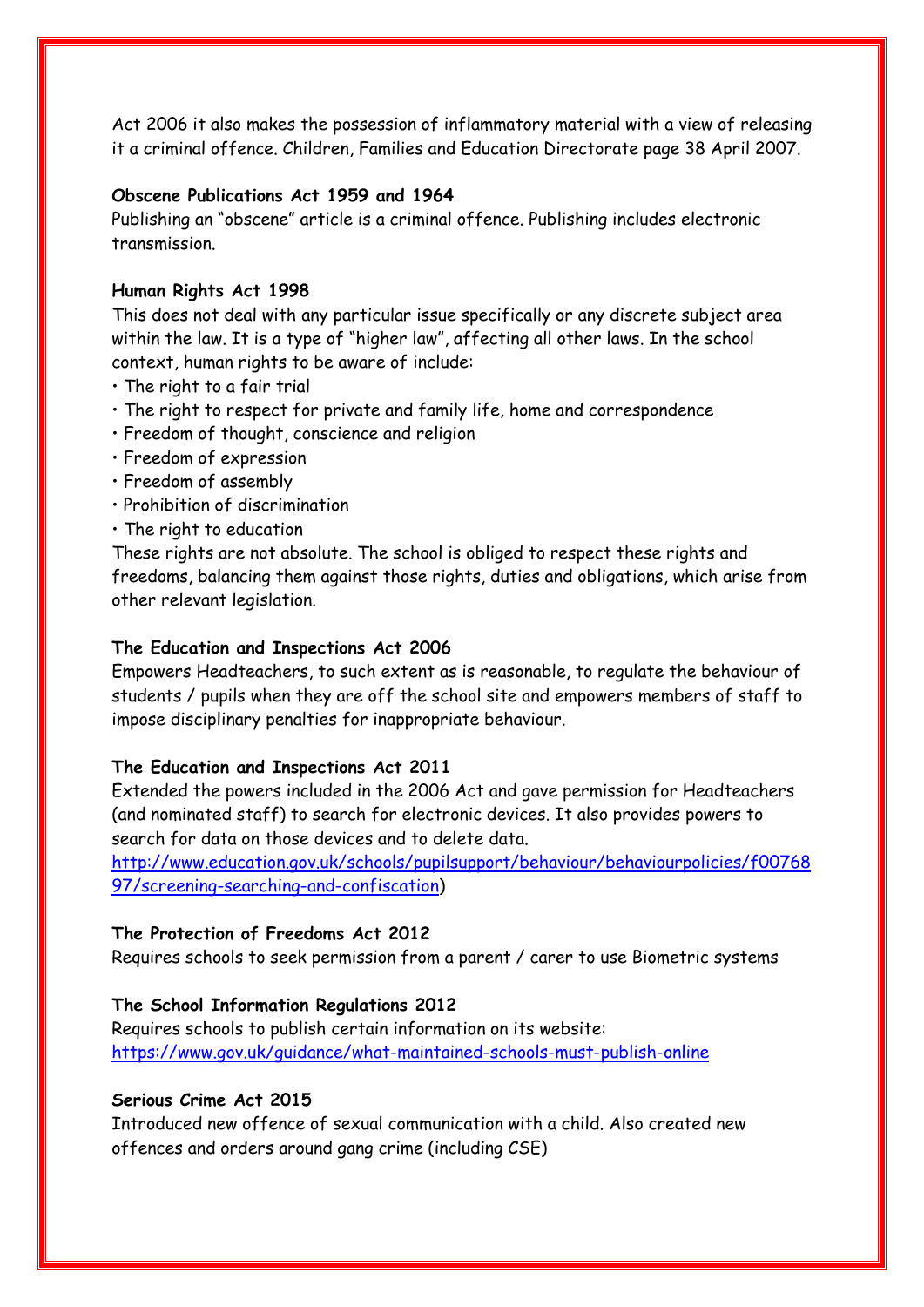# Links to other organisations or documents

The following links may help those who are developing or reviewing a school Online Safety policy:

# **UK Safer Internet Centre**

Safer Internet Centre – http://saferinternet.org.uk/ South West Grid for Learning - http://swgfl.org.uk/ Childnet – http://www.childnet-int.org/ Professionals Online Safety Helpline - http://www.saferinternet.org.uk/about/helpline Internet Watch Foundation - <https://www.iwf.org.uk/>

# **CEOP**

CEOP - http://ceop.police.uk/ ThinkUKnow - <https://www.thinkuknow.co.uk/>

## **Others**

INSAFE - http://www.saferinternet.org/ww/en/pub/insafe/index.htm UK Council for Child Internet Safety (UKCCIS) - www.education.gov.uk/ukccis Netsmartz - <http://www.netsmartz.org/>

## **Tools for Schools**

Online Safety BOOST – https://boost.swgfl.org.uk/ 360 Degree Safe – Online Safety self-review tool – <https://360safe.org.uk/>

# **Bullying / Cyberbullying**

Enable – European Anti Bullying programme and resources (UK coordination / participation through SWGfL & Diana Awards) - http://enable.eun.org/ Scottish Anti-Bullying Service, Respectme - http://www.respectme.org.uk/ Scottish Government - Better relationships, better learning, better behaviour http://www.scotland.gov.uk/Publications/2013/03/7388 DfE - Cyberbullying guidance -

https://www.gov.uk/government/uploads/system/uploads/attachment\_data/file/37485 0/Cyberbullying\_Advice\_for\_Headteachers\_and\_School\_Staff\_121114.pdf Childnet – new Cyberbullying guidance and toolkit (Launch spring / summer 2016) http://www.childnet.com/new-for-schools/cyberbullying-events/childnets-upcomingcyberbullying-work

Anti-Bullying Network – <http://www.antibullying.net/cyberbullying1.htm>

# **Social Networking**

Digizen – Social Networking

UKSIC - Safety Features on Social Networks

SWGfL - Facebook - Managing risk for staff and volunteers working with children and young people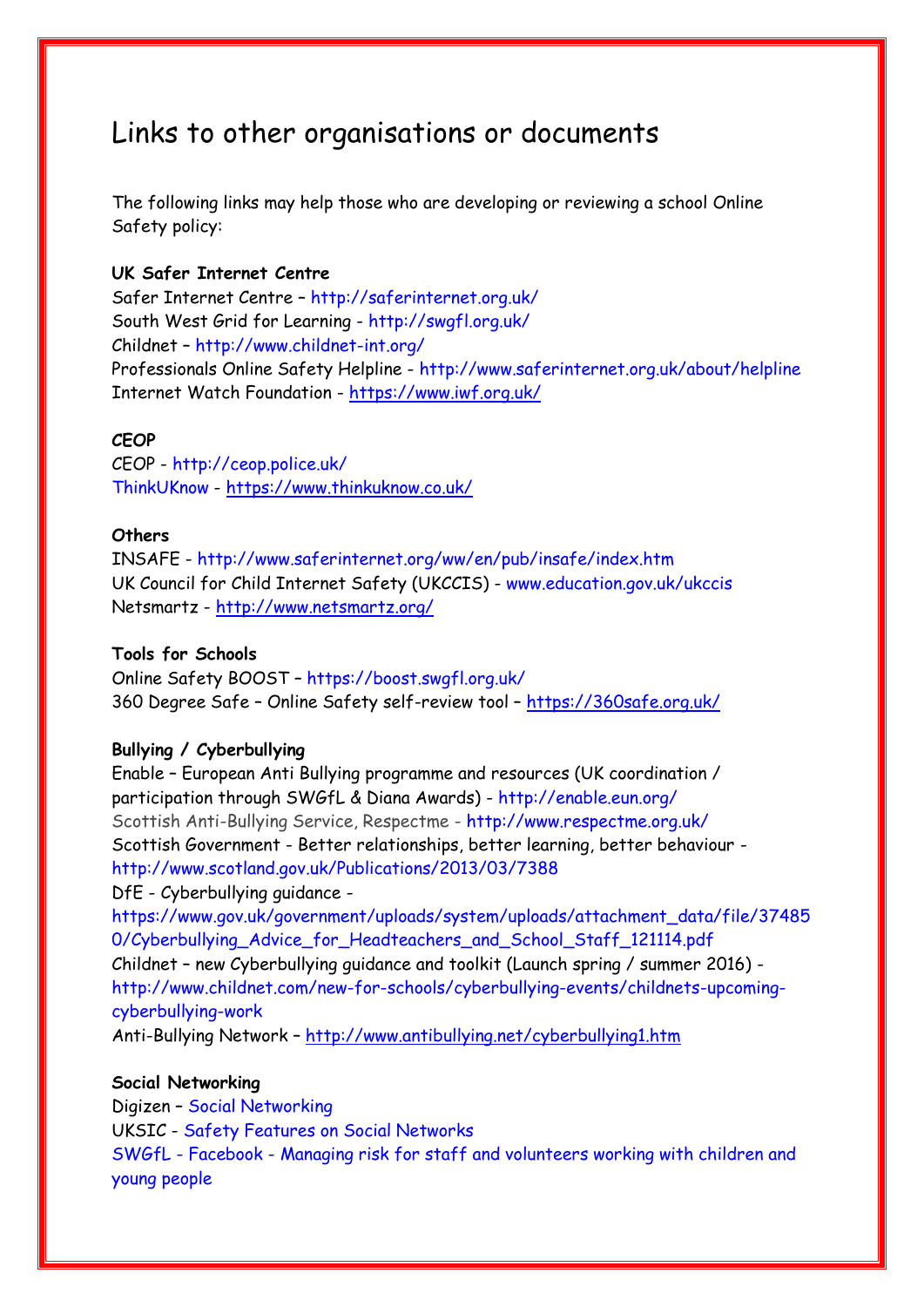Connectsafely Parents Guide to Facebook Facebook Guide for Educators

## **Curriculum**

SWGfL Digital Literacy & Citizenship curriculum Glow - http://www.educationscotland.gov.uk/usingglowandict/ Teach Today – www.teachtoday.eu/ Insafe - Education Resources

# **Mobile Devices / BYOD**

Cloudlearn Report Effective practice for schools moving to end locking and blocking NEN - Guidance Note – BYOD

# **Data Protection**

Information Commissioners Office: Your rights to your information – Resources for Schools - ICO Guide to Data Protection Act - Information Commissioners Office Guide to the Freedom of Information Act - Information Commissioners Office ICO guidance on the Freedom of Information Model Publication Scheme ICO Freedom of Information Model Publication Scheme Template for schools (England) ICO - Guidance we gave to schools - September 2012 (England) ICO Guidance on Bring Your Own Device ICO Guidance on Cloud Hosted Services Information Commissioners Office good practice note on taking photos in schools ICO Guidance Data Protection Practical Guide to IT Security ICO – Think Privacy Toolkit ICO – Personal Information Online – Code of Practice ICO Subject Access Code of Practice ICO – Guidance on Data Security Breach Management SWGfL - Guidance for Schools on Cloud Hosted Services LGfL - Data Handling Compliance Check List Somerset - Flowchart on Storage of Personal Data NEN - Guidance Note - Protecting School Data

#### **Professional Standards / Staff Training**

DfE - Safer Working Practice for Adults who Work with Children and Young People Childnet / TDA - Social Networking - a guide for trainee teachers & NQTs Childnet / TDA - Teachers and Technology - a checklist for trainee teachers & NQTs UK Safer Internet Centre Professionals Online Safety Helpline

#### **Infrastructure / Technical Support**

Somerset - Questions for Technical Support NEN - Guidance Note – security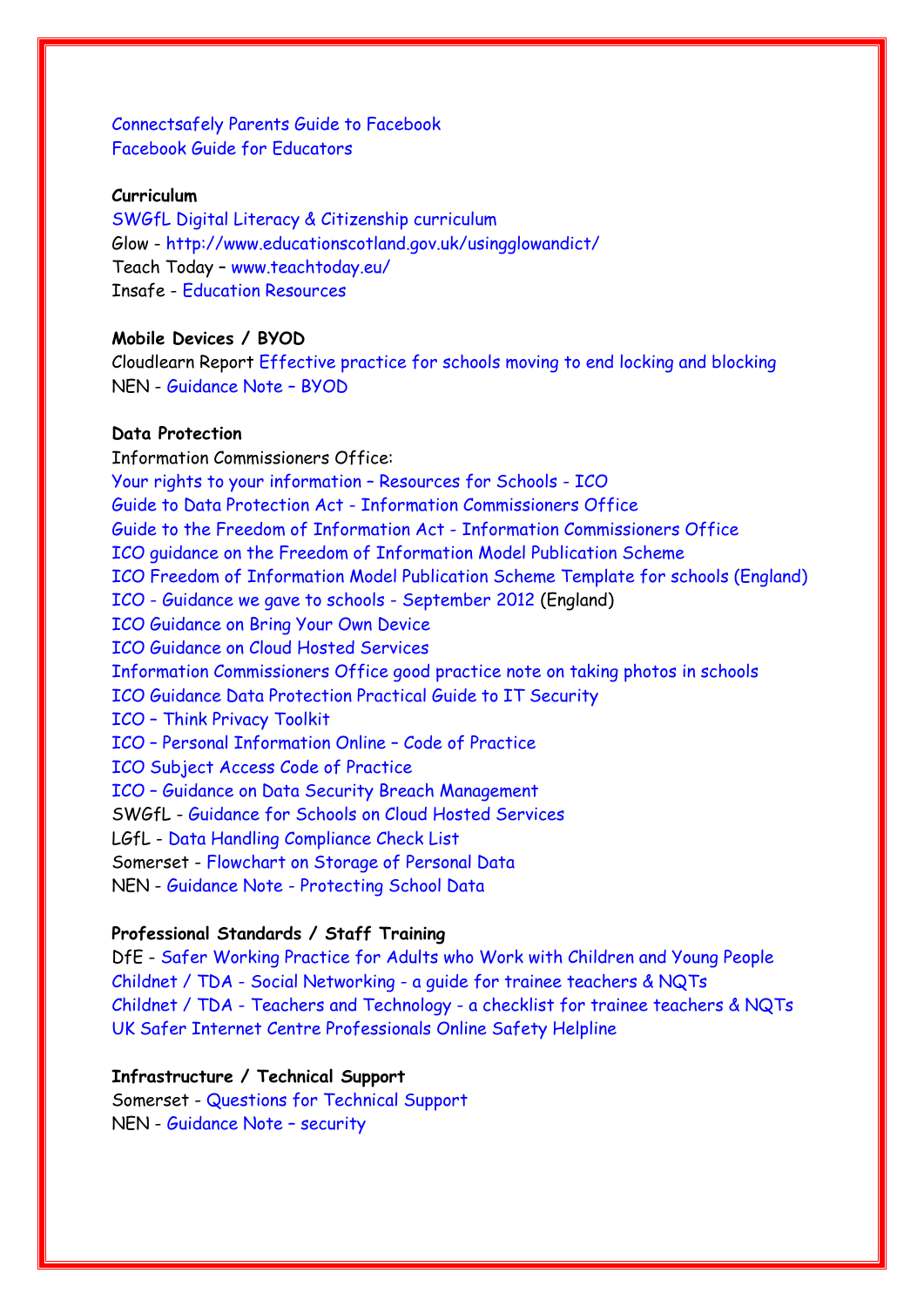#### **Working with parents and carers**

SWGfL Digital Literacy & Citizenship curriculum Online Safety BOOST Presentations - parent"s presentation Connectsafely Parents Guide to Facebook Vodafone Digital Parents Magazine Childnet Webpages for Parents & Carers Get Safe Online - resources for parents Teach Today - resources for parents workshops / education The Digital Universe of Your Children - animated videos for parents (Insafe) Cerebra - Learning Disabilities, Autism and Internet Safety - a Parents' Guide Insafe - A guide for parents - education and the new media The Cybersmile Foundation (cyberbullying) - advice for parents

## **Research**

EU Kids on Line Report - "Risks and Safety on the Internet" - January 2011 Futurelab - "Digital participation - its not chalk and talk any more!" Ofcom – Children & Parents – media use and attitudes report - 2015

#### **Glossary of Terms**

**AUP / AUA** Acceptable Use Policy / Agreement – see templates earlier in this document **CEOP** Child Exploitation and Online Protection Centre (part of UK Police, dedicated to protecting children from sexual abuse, providers of the Think U Know programmes. **CPD** Continuous Professional Development **FOSI** Family Online Safety Institute **ES** Education Scotland **HWB** Health and Wellbeing **ICO** Information Commissioners Office **ICT** Information and Communications Technology **ICTMark** Quality standard for schools provided by NAACE **INSET** In Service Education and Training **IP address** The label that identifies each computer to other computers using the IP (internet protocol) **ISP** Internet Service Provider **ISPA** Internet Service Providers" Association **IWF** Internet Watch Foundation **LA** Local Authority **LAN** Local Area Network **MIS** Management Information System **NEN** National Education Network – works with the Regional Broadband Consortia (e.g. SWGfL) to provide the safe broadband provision to schools across Britain. **Ofcom** Office of Communications (Independent communications sector regulator) **SWGfL** South West Grid for Learning Trust – the Regional Broadband Consortium of SW Local Authorities – is the provider of broadband and other services for schools and other organisations in the SW